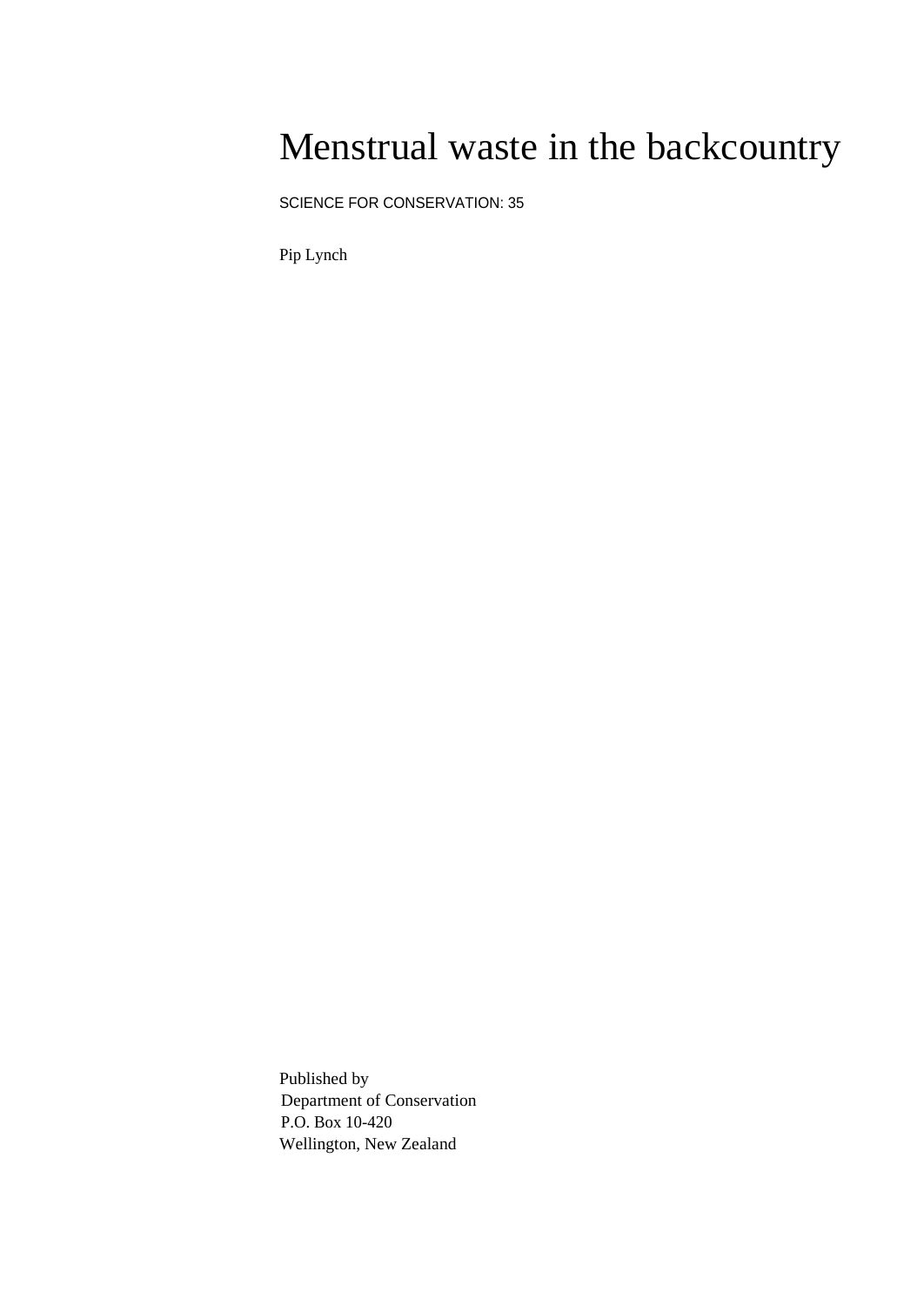*Science for Conservation* presents the results of investigations contracted to science providers outside the Department of Conservation. Reports are subject to peer review within the Department and, in some instances, to a review from outside both the Department and the science providers.

© September 1996, Department of Conservation

ISSN 1173-2946 ISBN 0-478-01824-X

This publication originated from work done under Department of Conservation contract 1608 carried out by Pip Lynch, Department of Parks, Recreation and Tourism, Lincoln University, Canterbury. It was approved for publication by the Director, Science and Research Division, Department of Conservation, Wellington.

Cataloguing-in-Publication data

Lynch, Pip, 1960- Menstrual waste in the backcountry / Pip Lynch. Wellington, N.Z. Dept. of Conservation, 1996. 1 v. ; 30 cm. (Science for conservation, 1173-2946; 35.) Includes bibliographical references. ISBN 047801824X 1. Women--Health and hygiene. 2. Mountaineering--Health aspects. 3. Backpacking--Health aspects. 4. Hiking--Health aspects 5. Menstruation 6. Sanitary napkins 7. Tampons I. Series: Science for conservation; 35. 613.40993 20 zbn96-089990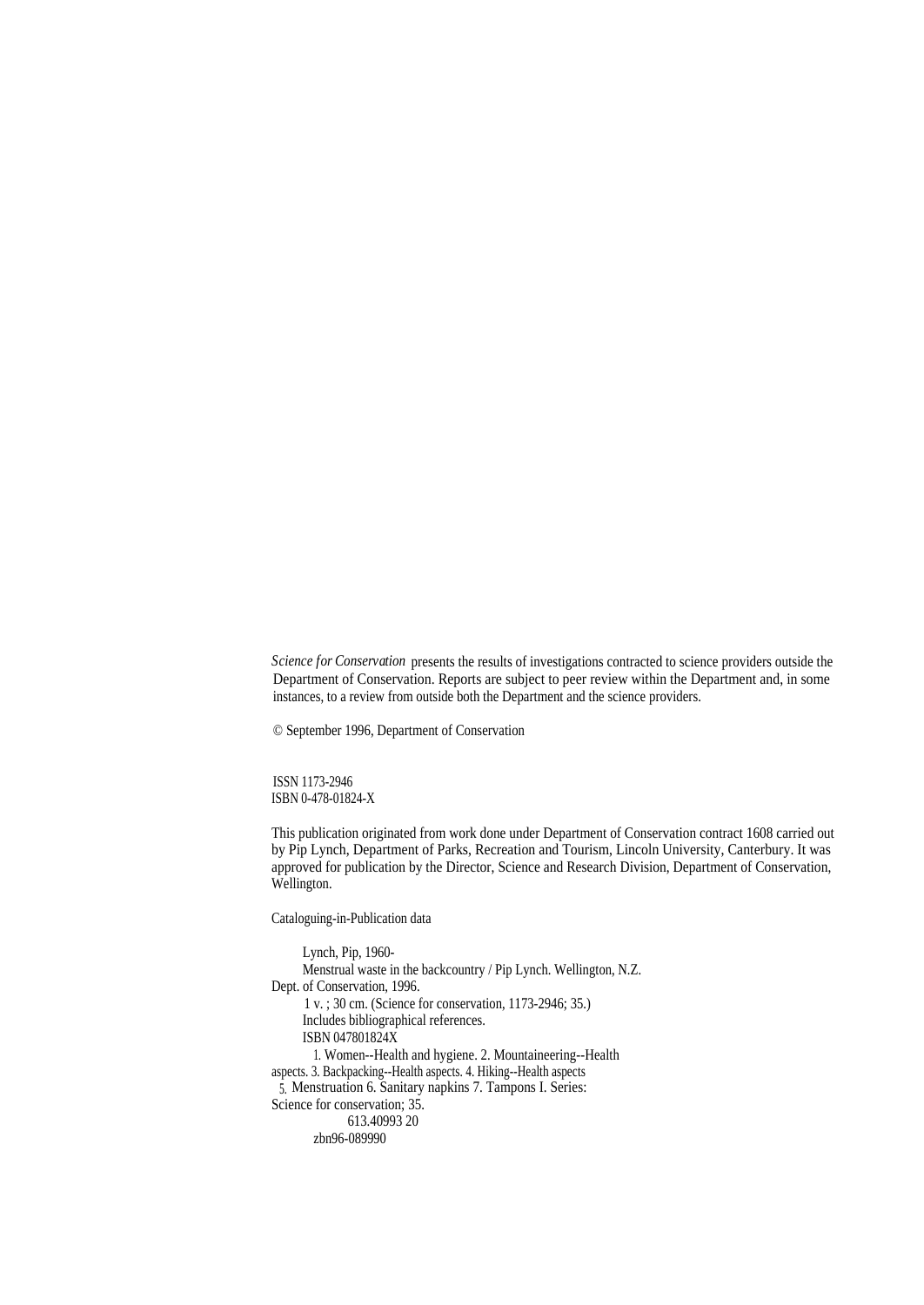### **CONTENTS**

|     | Abstract                                                    | 5  |
|-----|-------------------------------------------------------------|----|
| 1.  | Introduction                                                | 5  |
| 2.  | Menstruation in context                                     | 6  |
|     | 2.1<br>The physiology and experience of menstruation        | 6  |
|     | 2.2<br>The social context of menstruation                   | 6  |
|     | 2.3<br><b>Menstruation</b> education                        | 8  |
|     | 2.4<br>Menstrual wear                                       | 9  |
|     | 2.5<br>Composition of menstrual wear                        | 11 |
|     | Interaction with the natural environment<br>2.6             | 12 |
|     | 2.7<br>Waste disposal                                       | 13 |
| 3.  | Method of investigation                                     | 14 |
|     | 3.1<br>Interviews                                           | 14 |
|     | Activity categories<br>3.2                                  | 15 |
|     | 3.3<br>Analysis                                             | 15 |
| 4.  | <b>Results</b>                                              | 16 |
|     | 4.1<br>Experience of menstruation                           | 16 |
|     | 4.2<br>General product use                                  | 16 |
|     | Disposal in general<br>4.3                                  | 18 |
|     | 4.4<br>Hygiene in general                                   | 19 |
|     | Social influences on menstruation<br>4.5                    | 19 |
| 5.  | Menstruation in the outdoors                                | 19 |
|     | 5.1<br>Hygiene                                              | 19 |
|     | Discretion<br>5.2                                           | 21 |
|     | Menstruation affects outdoor activities<br>5.3              | 22 |
|     | 5.4<br>Disposal of menstrual products in the outdoors       | 23 |
|     | Disposal affecting activity<br>5.5                          | 26 |
|     | Environmental impact of disposing of menstrual waste<br>5.6 | 26 |
|     | 5.7<br>Tackling environmental impact                        | 27 |
|     | Alternatives<br>5.8                                         | 28 |
| 6.  | Summary                                                     | 29 |
| 7.  | Conclusions                                                 | 30 |
| 8.  | Suggestions                                                 | 31 |
| 9.  | Acknowledgements                                            | 33 |
| 10. | References                                                  | 34 |
|     |                                                             |    |
| 11. | Appendix 1                                                  | 37 |
| 12. | Appendix 2                                                  | 41 |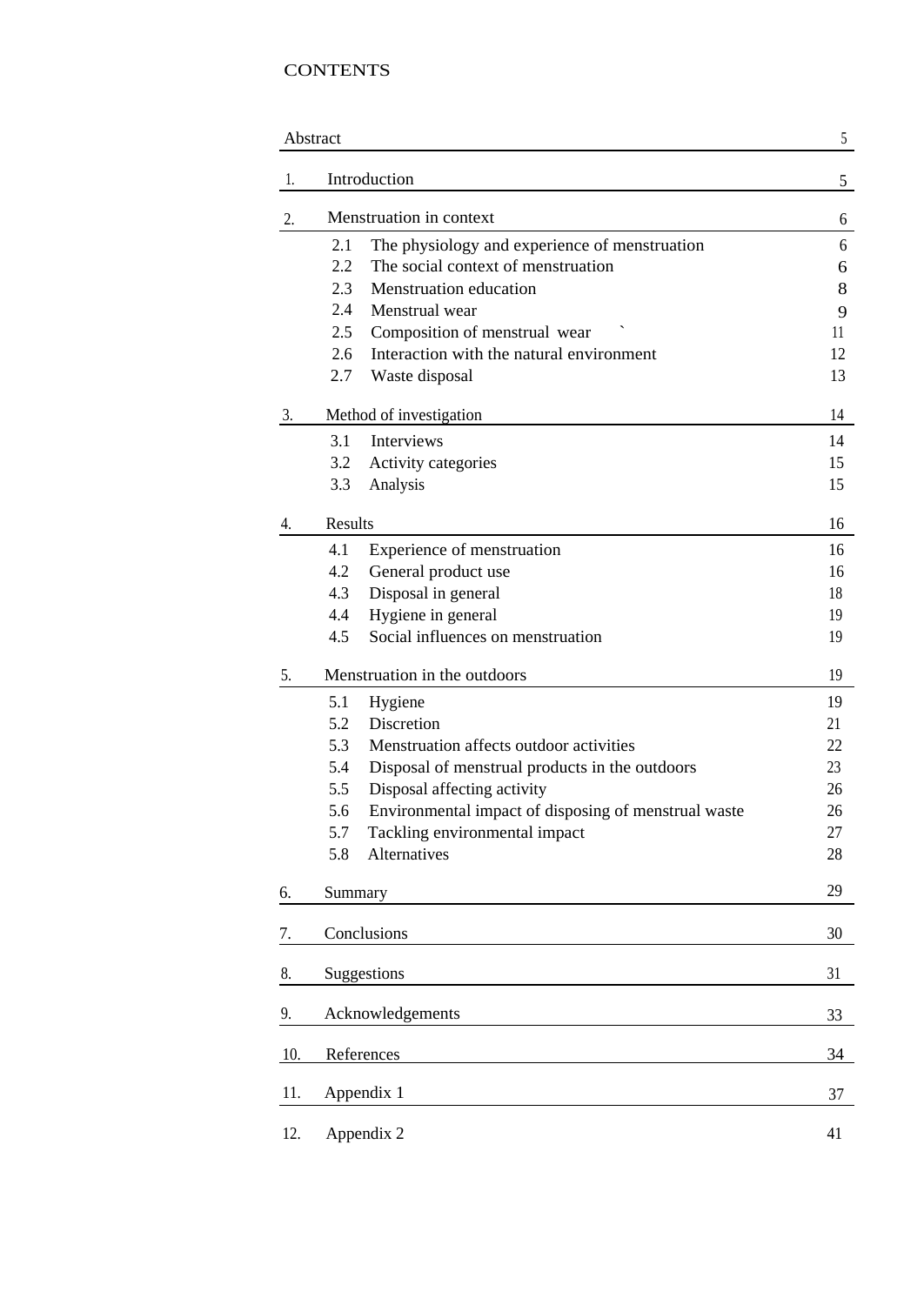## Abstract

The literature on menstrual waste disposal methods is limited and consequently little is understood about women's management of menstruation in the backcountry. This study investigated how women manage menstrual waste in the backcountry, in the light of potential environmental degradation. Personal interviews were conducted to determine the methods of menstrual waste disposal that are used in New Zealand's backcountry alpine, bush and coastal terrain. Hygiene and discretion were identified as major factors of concern for women in dealing with menstruation, and lack of information about appropriate menstrual disposal practices in the outdoors was reported. Menstruation has a restraining effect on levels of enjoyment and comfort experienced during outdoor activities. Carrying home used products was considered the best method of menstrual waste disposal.

## 1. Introduction

This study investigates women's practices of menstrual waste disposal in backcountry areas, and the potential environmental impact of these practices, with a view to identifying the personally and socially acceptable practices which are least degrading to the natural environment.

Popular concern about environmental degradation, coupled with the effects of rising numbers of backcountry recreationists, suggests that outdoor people in general will be conscious of their rubbish and toiletting practices. However, a recent study (Lynch, 1992a) suggested that young women engaging in outdoor pursuits are unfamiliar with adequate methods of dealing with menstrual waste once they leave the security of flush toilets and four-walled privacy. This would seem to have implications for the adequacy of information about waste disposal methods, potentially resulting in environmental degradation, as well as implications for the quality of backcountry recreation experienced by women.

In this study, "backcountry" refers to non-urban areas, primarily undisturbed, where access to facilities such as toilets is not guaranteed. This includes much of the Department of Conservation estate. Environmental degradation refers to any impact on the natural environment which causes harm to plants, animals, soil structures, water quality, air quality, or aesthetic qualities. Menstrual waste means by-products of menstruation and menstrual management and includes items such as sanitary pads, tampons, human bodily excretions, product wrapping, and toilet paper.

National and international published literature since 1980 on the composition of menstrual waste, the interaction of that waste with the natural environment (soil, water, and air), and the sociological and psychological factors influencing the management of menstruation is reviewed in Part 2 of this report. Literature on the topic of menstruation is not abundant, an indication of the social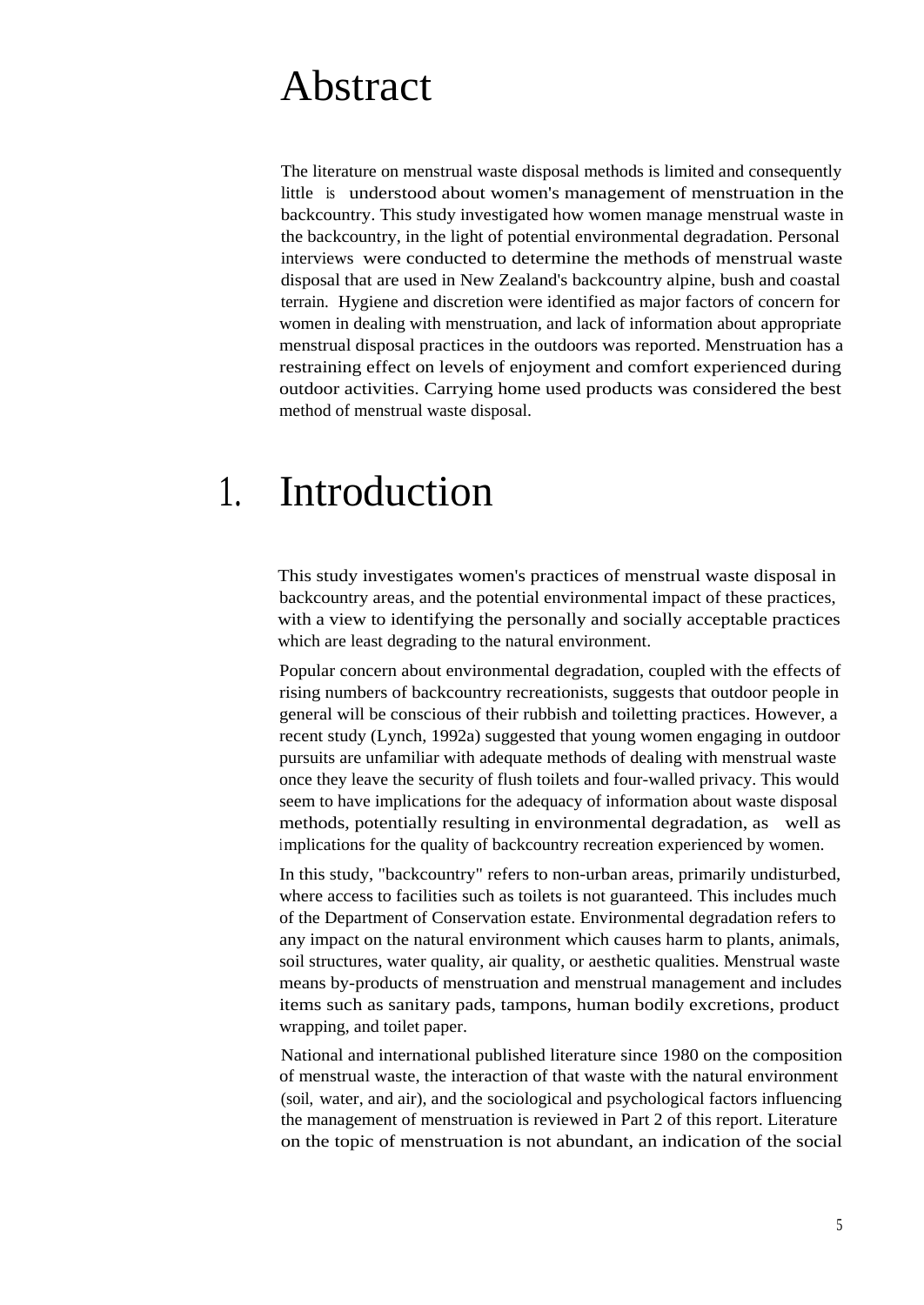sensitivity of the subject and of the gendered nature of much research. Themes which emerge from the available literature deal with the physiology of menstruation, the social context of menstruation, education about menstruation, types of menstrual wear and its interaction with the environment and, finally, disposal menstrual products. The ideas that people have about menstruation, and the dissemination of information about, it affects how menstruation is managed in both urban and backcountry contexts. These ideas will also have an influence on the type of menstrual products available and the acceptability of them to individual women. The products themselves emanate from a culture which utilises its natural resources in certain ways, and the composition of menstrual products, as well as the subsequent interaction of them with ecosystems, is an expression of that resource manipulation. The disposal of menstrual waste therefore is heavily influenced by the social and cultural factors which this study explores.

# 2. Menstruation in context

### 2.1 THE PHYSIOLOGY AND EXPERIENCE OF. MENSTRUATION

Menstruation is a cyclical event occurring during the reproductive phase of a woman's life. It involves the discharge of blood, mucous and endometrial shreds from the lining of the uterus (Saxton, 1981; Harlow, 1969).

According to Reame (1983:40) "most investigators agree that there is a. dramatic variation among women in the nature and amount of monthly flow although the average menstrual blood loss is considered to be 30ml and the average flow of four days duration". The reality and normality of menstrual pain is also a matter of disagreement and is so subject to the influence of sex-political assumptions that Laws (1990) suggests assumed psychological pain may be given unwarranted emphasis while genuine physical pain may be underestimated. Given the large discrepancies among experts about what constitutes a "normal" menstrual cycle and history, the present study will make explicit the experience of interviewees rather than assume a "typical" pattern that may be foreign to them all.

#### 2.2 THE SOCIAL CONTEXT OF MENSTRUATION

Beliefs about menstruation and the practices which surround it provide the social settings within which women manage their menses. Within contemporary New Zealand society there are several ethnic groups, each with different traditions relating to menstruation and the disposal of menstrual waste. Only the historical practices of the two major groups, Maori and Pakeha, will be considered here.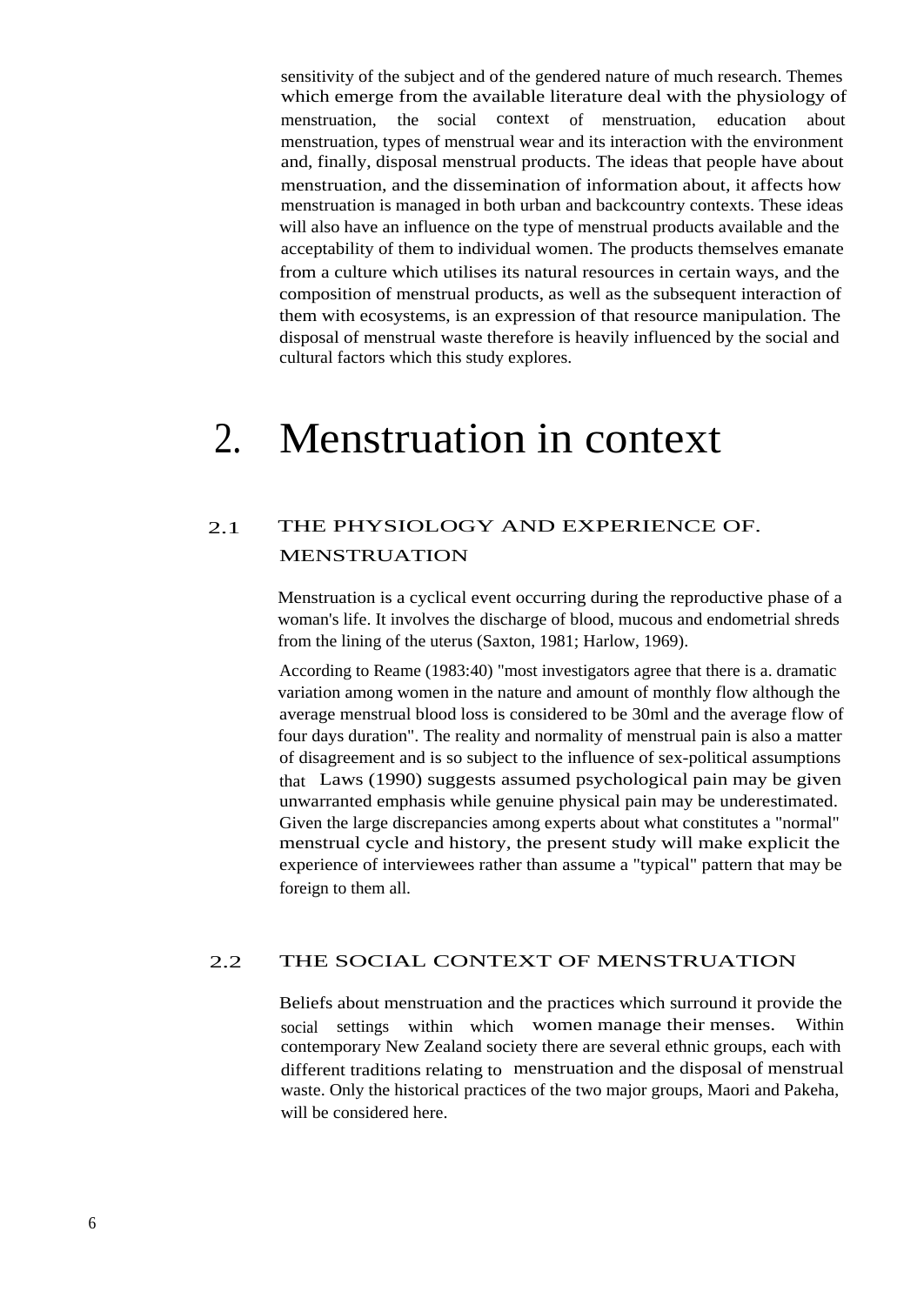Traditional Maori society placed certain restrictions on the behaviour of menstruating women, within a context of female modesty about the genital area, and these restrictions related particularly to food gathering, cultivation and preparation but also included bathing in rivers and riding horses (Heuer, 1972; Dann, 1986). Nineteenth century studies of traditional Maori society provide very little information on how women dealt with the menstrual flow although recently MacDonald (1974) discussed the use of mosses, lichen, hoheria bark and flax floss as diapers and coverings for babies, providing hygienic containment and disposal of waste. Menstrual discharge may have been managed using similar materials. Observances of specific hygiene practices had both practical and ritual importance, and some remain today. Maori spiritual values are strongly associated with the land and the cultural and bicultural issues menstruation raises in this context require careful consideration. However, talking about menstruation, at least with Pakeha researchers, is especially inappropriate for some Maori women (Dann, 1986) and a general review of Maori practices of menstrual management must therefore be left to Maori women themselves to publish. Comment on the extent to which contemporary Maori women's experiences of outdoor activities while menstruating is different to the experiences of Pakeha women is therefore beyond the scope of this study.

Within the Pakeha tradition t:iere have been no strict social prescriptions for over a century regarding what menstruating women may or may not do, although until recently there have been stigmas attached to bathing and washing one's hair while menstruating, and taking vigorous exercise, all of which have now been discredited (Laws, 1990). Indeed, the experience of young women in New Zealand and other western societies since the 1950s has been active public encouragement (particularly by menstrual product advertisers) to engage in a full range of physical and mental activities during their periods (Newton, 1992; Clarke and Gilroy, 1993).

In an extensive discussion of taboos and etiquettes relating to menstruation in contemporary Britain, Laws (1990) found only one: "The rule behind all the others seems to be that women may not draw men's attention to menstruation in any way" (Laws, 1990:43). The only exception to this rule is that a man in an intimate (usually sexual) relationship with a woman may be given information about that particular woman's menstrual experiences. Similar rules have been observed in the United States and in India (Chandra and Chaturvedi, 1992; Marglin, 1992) although Buckley and Gottlieb (1988) argue that a universal "menstrual taboo" does not exist but that cultures construct arbitrary, symbolic, contextualised meanings around the monthly flow. Law's rule seems applicable to New Zealand society. Advertising of "sanitary products" seems to contradict it, but a closer examination of the etiquette surrounding "sanpro" (sanitary protection products) advertising serves to confirm how the rule is upheld. Euphemisms abound (e.g., "sanitary protection" rather than menstrual wear; "period", "off-days", rather than menstruation or bleeding); "such euphemisms are rarely positive" according to Clarke and Gilroy (1993:13), and "reflect the negative way in which menstruation is thought of; for example, 'having the blues'; the curse".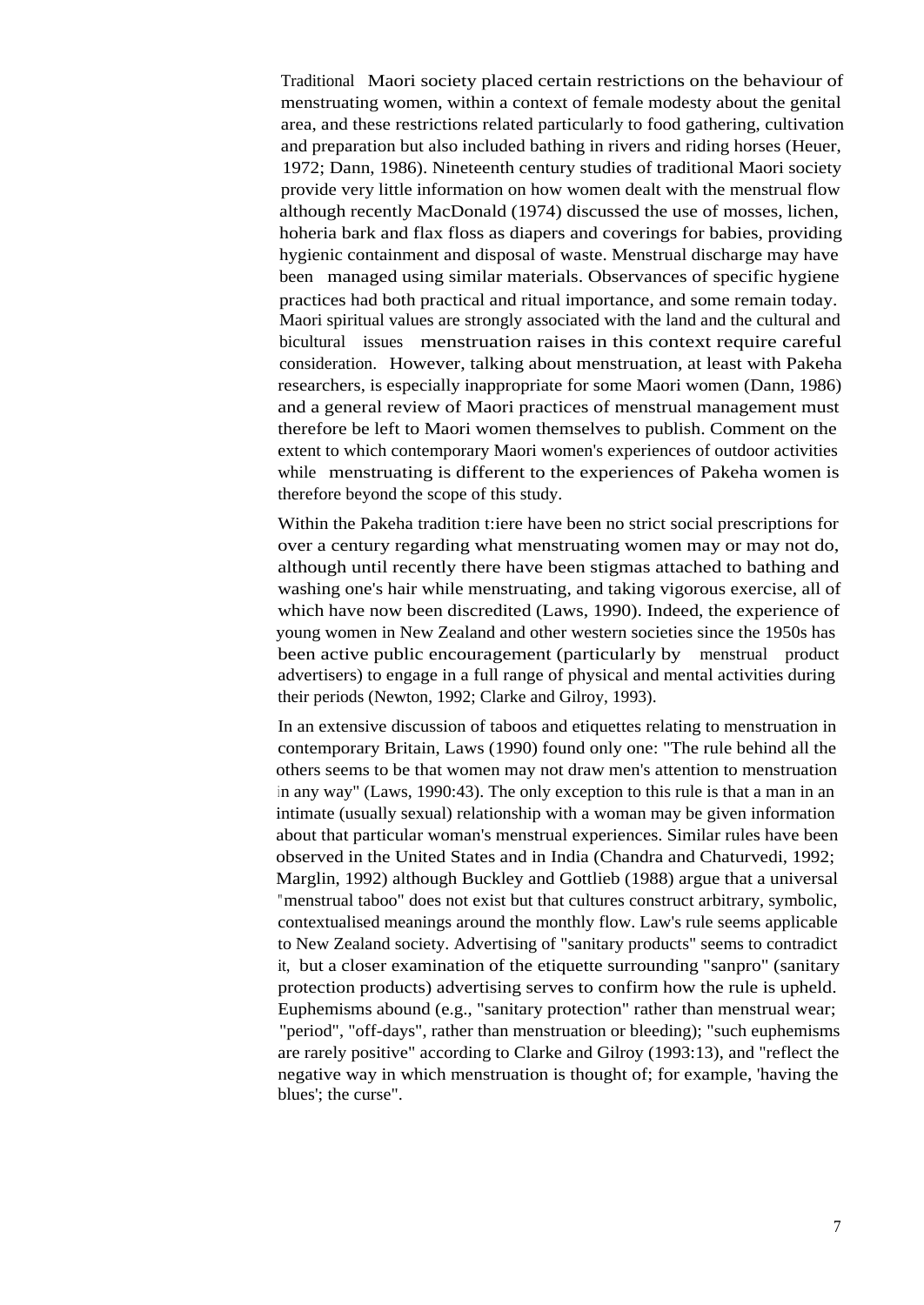Television "sanpro" advertising began in 1970s (USA) and 1980s (UK) but not without complaint (Treneman, 1989). The ads themselves were subject to a list of 11 guidelines, which included showing only packages of pads or tampons and no unwrapped towels or tampons, not using women under 15 years of age in the commercials, and not featuring men in commercials (Laws, 1990). New Zealand women are not necessarily happy with sanpro ads either (Roe, 1992a). While some are informative, they influence the way women think about themselves and their menses. Some women are embarrassed that this intimate side of women's lives is exposed to the male public; conversely others reject the emphasis on hiding menstruation with "slimmer" pads and "more convenient" tampons. There is protest over encouraging use of products when they are not necessary (the "in-between times"), over the idea that menstruation is a burden, and over the image of the "free, liberated woman" who menstruates without stress or pain (Roe, 1992a), thus denying the real pain that some women experience. These advertisements reinforce the myth (Wolf, 1991) that women should always be "beautiful" with smooth, graceful, healthy, odour-free, sexually alluring bodies.

Men, to honour the rule regulating their knowledge of menstruation, satisfy their curiosity about it as soon as they enter an intimate relationship with a woman and then conceal this knowledge in humour, according to Laws (1990). However, they retain misconceptions about menstruation, including the belief that it is a "polluted" discharge, a source of irrationality or emotional volatility in women, and as something affecting the sexual availability of women to men and therefore affecting the sexual enjoyment of men (Laws, 1990). Women do not link sexuality and menstruation so closely, but they absorb the messages about the "shamefulness" of menstruation (Roe, 1992a). It is within this context of social ambivalence, where menstruation is regarded as both "normal" and yet at the same time "not quite nice" enough to discuss openly and frankly, that New Zealand women, Maori and Pakeha, must negotiate decisions regarding appropriate behaviours and activities during menstruation. This context is not significantly modified when women enter the backcountry, where they have previously been and still remain a minority (Booth, 1989). Meyer (1989:59) has advised "women traipsing round in the great outdoors ... to develop a discreet, environmental approach to menstruation". Nowhere, it seems, are women free of the social requirement to keep their menstruation secret, and this has obvious implications for women menstruating in less convenient outdoor situations.

#### 2.3 MENSTRUAL EDUCATION

Ideas about menstruation are derived by young New Zealand women from families, peers, the mass media and formal schooling as part of the health syllabus. Much emphasis is put on hygiene with girls being instructed to wash their hands before and after changing pads and tampons, and to change their menstrual wear as often as necessary to keep feeling fresh and to avoid odour (Newton, 1992). Echoing Laws, Newton argues "that the preoccupation with hygiene has much more to do with ensuring "protection" not from infections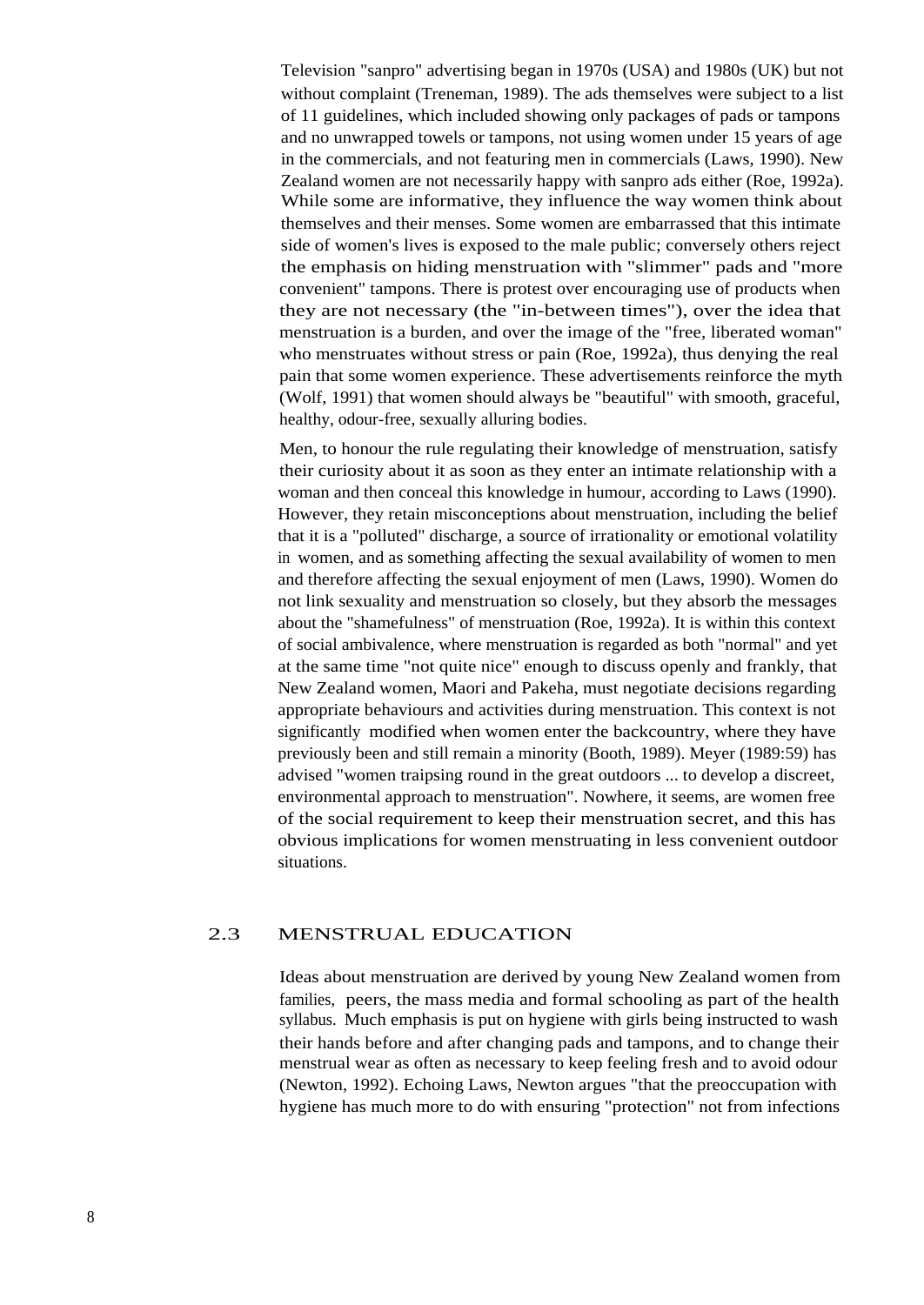but from other people - especially boys - knowing that girls have their periods" (Newton, 1992:16).

Hygiene concerns have a medical basis, too. Risk of vaginal infections and Toxic Shock Syndrome (TSS) are minimised by using lowest absorbency tampons whenever possible, changing tampons regularly (every four to six hours), washing hands before and afterwards and using tampons only for menstrual discharge (Consumer, 1992). A survey of Belgian women aged between 12 and 67 years, produced information on actual practices. It reported that "women had exactly the same changing habits whether they wore tampons or pads" and used higher absorbency products, changing them more regularly than four to five hourly at the beginning of their period. Both frequency of changing and product absorbency reduced toward the end of the period (Consumer, 1992).

Puberty talks also inform boys and girls that women experience moodiness, irritability and emotional volatility as a result of the changes in hormone balances associated with menstruation. This is of concern, according to Newton (1992), as these effects may be exaggerated and viewed negatively to the disadvantage of women in general and the advantage of the multi-million dollar PMS (Pre Menstrual Syndrome) and HRT (Hormone Replacement Therapy) industries. What is taught about menstruation in New Zealand schools and homes must influence the knowledge and attitudes with which women manage their menses in the backcountry. The preoccupation with hygiene is an issue which deserves further exploration as an influence on the participation of women in outdoor activities.

The education young women get about menstruation has been found to be lacking in many respects (Newton, 1992). Embarrassment disrupts communication in some families (Consumer, 1992; George and Murcott, 1992), discretion halts adequate social discourse on the subject and advertising campaigns by product manufacturers "seek to motivate us to buy their product and convince us that somehow without it we are undesirable, messy, lacking in confidence and doomed to a life of inactivity" (Clarke and Gilroy, 1993:13). Participation in physical activity, however, runs the risk of exposing evidence of menstruation, either because pads are difficult to conceal, or due to leakage during strenuous exercise. This causes a dilemma that some young women choose to resolve by refraining from physical activity (Prendergast, 1989) and clearly has implications for women beginning to participate in backcountry pursuits.

#### 2.4 MENSTRUAL WEAR

Menstruation has been managed in many ways across time and culture. Some women have let their menses flow freely, but there is also a long tradition in making internal and external menstrual wear from available products. Indigenous Canadian women are reported to have utilised peat moss (Sphagnum spp) for menstrual management (Cameron, cited in Roe, 1992b) and as this moss has been known for centuries for its absorbency and mild antiseptic properties and is found in a wide range of habitats throughout the world (Roe, 1992b) it is likely that it has been used by women extensively for this purpose.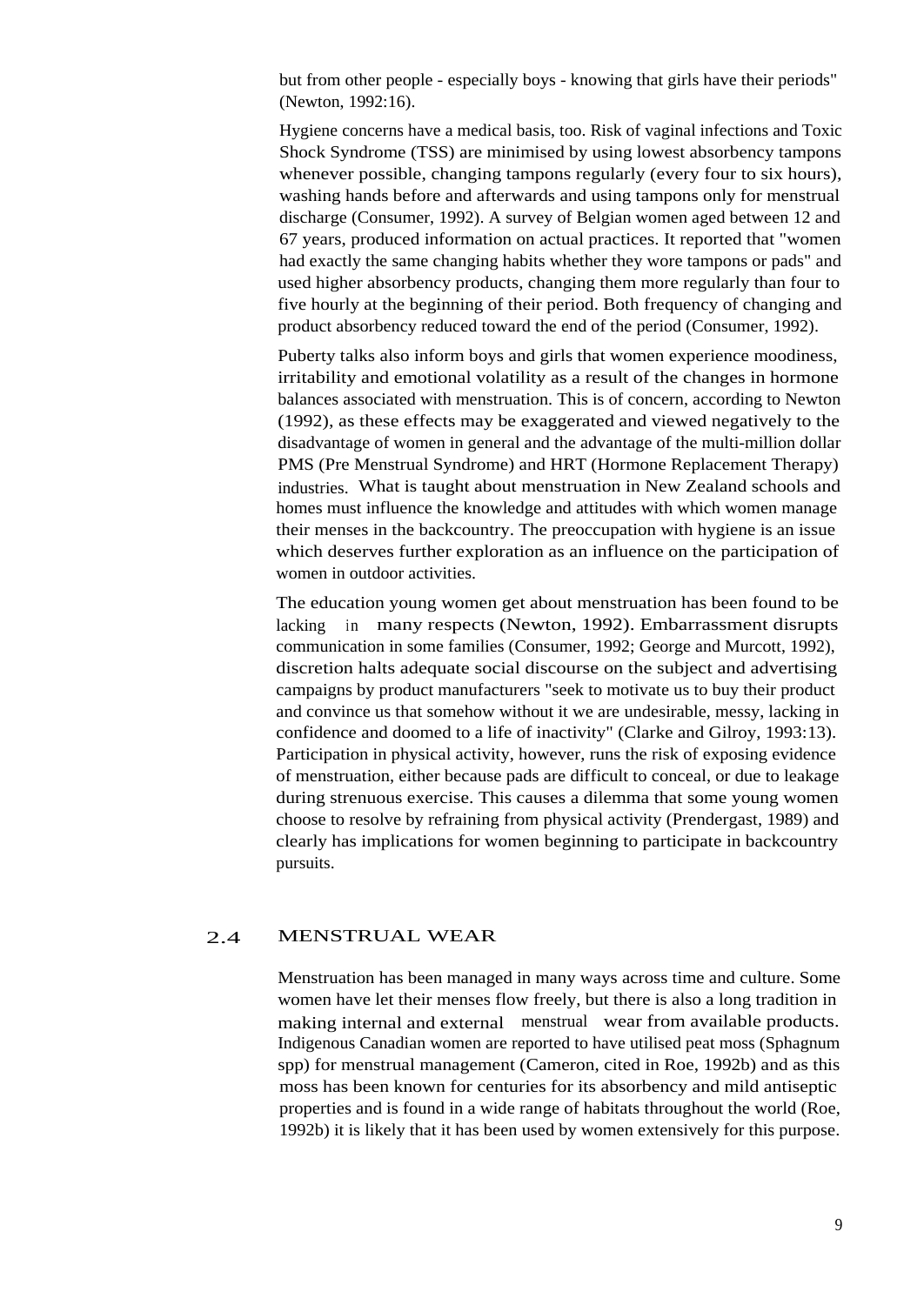"[D]ry grasses, plant fibres, animal hair and fur, feathers and spiderwebs" have all been potentially available to women in the past for collecting menstrual discharge, with efficiency of method enhanced as weaving technologies advanced (Dadd, 1990; Roe, 1992b:10). In New Zealand, there is evidence that some Maori women continue to use mosses for menstrual management today (Roe, 1992b).

What Western women usually wear to collect menstrual flow has changed dramatically during the course of the twentieth century from cloth rags which were washable and reusable to disposable cellucotton pads and cotton (or cotton and rayon) tampons. Disposable pads (also known as sanitary towels, napkins or sanpads) were developed originally for use by overworked nurses during World War I (Maddux, 1975) and were commonly attached with elasticised belts and safety pins, although underpants designed to hold them were also available. These have largely been superseded by pads with an adhesive strip on the underside to hold them in place on the underwear. Plastic backing is now common as extra protection against leakage. In 1933, the first internal tampons became commercially available (Consumer's Association Ltd, 1991; Kroesa, 1990). Menstrual wear is a major part of the personal care product industry which manufactures items designed to contain and conceal human excretia. These products, which are characterised by absorbency and relative concealment when in use, include tampons, panty-liners, menstrual pads, incontinence shields, maternity pads and disposable infant diapers (Kroesa, 1990). The word "sanitary" is often used in conjunction with these products for marketing purposes and to indicate that the products are bleached, although not sterile (Roe, 1992b). Both pads and tampons come in a range of absorbancies. Since the 1960s the use of synthetic and modified natural absorbent polymers (known as "superabsorbents") have allowed the manufacture of smaller, thinner, more discreet, more absorbent products (Roe, 1992b). Although absorbency ratings may differ between manufacturers (Consumers Association Ltd, 1991; Consumer, 1992) physical size of each product still increases with absorbency and size will be a factor in the volume of waste created by menstrual management in the backcountry.

By the 1970s, tampons were the preferred form of menstrual wear for westernised women, especially women in the 14-35 age group (Kroesa, 1990) within which many outdoor recreationists fall (Booth, 1989). Seventy percent of New Zealand women are reported to prefer tampons to pads - a higher percentage than any other country (Consumer, 1992), but there are no available statistics for use of other forms of menstrual wear. A World Health Organisation Survey (in Treneman, 1989) found that one percent of British women and 57 percent of Egyptian women use home-made sanitary towels. Tampons are generally chosen for their convenience, although not all women can use them. Those who do would use on average 6000-7000 tampons during their reproductive years (Women's Environmental Network, 1989). Disposability has become an important aspect of the demand for menstrual products and it is this environmental issue with which the present study is concerned. In Britain, for example, the 14 million menstruating women in 1989 spent 150 million pounds on throw-away menstrual products (Roe, 1992b). Sales of such products are expected to rise as the ages of onset of menarche and menopause widen in developed countries and as manufacturers discover new markets in developing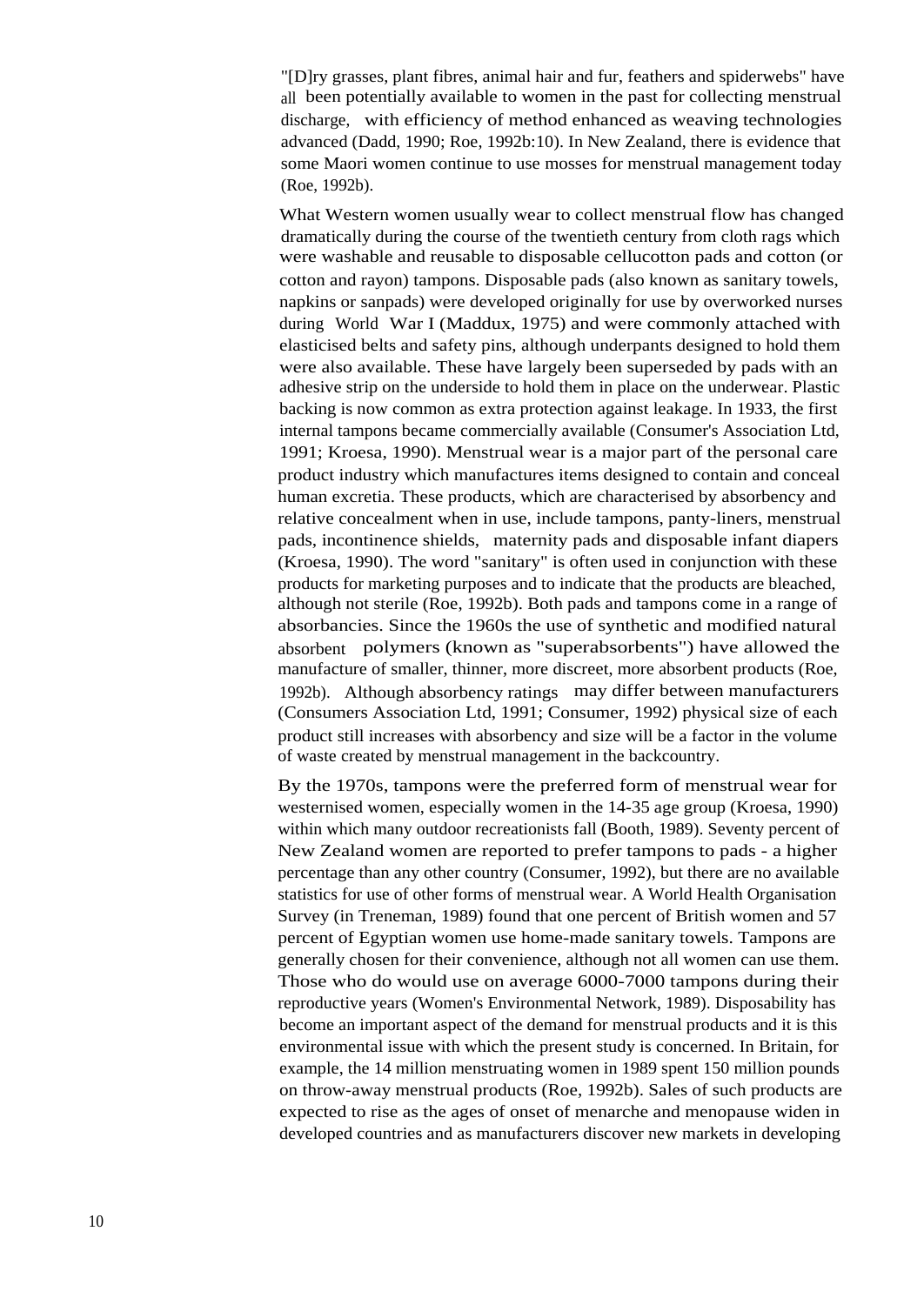countries and market new products such as panty-liners (Roe, 1992b). "Regular" sized, adhesive-style sanitary pads form the largest sector of the current market, but panty-liners are the fastest growing sector (Kroesa, 1990). Panty-liners are marketed as back-ups to tampons on heavy flow days, for use alone on light flow days and for use on inter-menstrual days to protect panties from the usual vaginal secretions (Clarke and Gilroy, 1993).

While disposable menstrual wear has been hailed as an advance for women in terms of comfort and convenience, it contributes to the human impact on the environment. There are also health concerns with the use of tampons. Toxic Shock Syndrome (TSS) resulting in death was first associated with wearing tampons in the 1970s. As a result, the super-absorbent tampons which were most implicated in TSS were withdrawn from production and women were advised to use the less absorbent types of tampon, changing them more frequently (Roe, 1992b). Clearly, environmental health may suffer under an increase in use of disposable products.

While tampon use may make backcountry recreation more accessible to women, facilities for menstrual waste disposal and menstrual hygiene are often minimal, and this may lead women to adopt different menstrual management practices from those used at home. For this reason, interviewees were asked what products they use both at home and outdoors and why they use them. Alternative products were identified during the course of this study. Reusable menstrual pads are available in New Zealand and from overseas, as are nonchlorine bleached tampons. Sea sponges are available locally at pharmacies, and an internally-worn rubber "cup" which collects menstrual flow is imported (Lynch, 1993a). It is also possible to use the contraceptive diaphragm as a cup to collect the menstrual flow (THAW, n.d.). A British group have produced sanitary wear disposal bags to encourage women to take their waste products home from beaches and parks. These have been available in New Zealand (Y's Eyes, 1993). Re-usable products such as those discussed above may be useful choices for women to use in the backcountry.

#### 2.5 COMPOSITION OF MENSTRUAL WEAR

All North American and most Australian sanitary product manufacturers use chlorine-bleached kraft or sulphate pulp to produce the fluff pulp used in disposable absorbent sanitary products (Kroesa, 1990). Superabsorbent pads contain rayon, a synthetic fabric, which is made through a complicated chemical process, involving intensive chlorine bleaching. Scented and nonscented, deodorised and non-deodorised pads are available. Many of the chemicals used in deodorants are organochlorines, designed to kill bacteria and other micro-organisms (Kroesa, 1990) which may include the micro-flora in the soil where such articles are buried, thus delaying their decomposition.

Absorbency has both physical and chemical properties. The state-of-the-art absorbent core is air-laid cellulose fibre mixed with absorbent polymer (Brannon-Peppas and Harland, 1990). Many water soluble polymers have been made into absorbent compositions, but the industry standard has become lightly cross-linked partially neutralised polyacrylic acid. Cellulose fibres retain about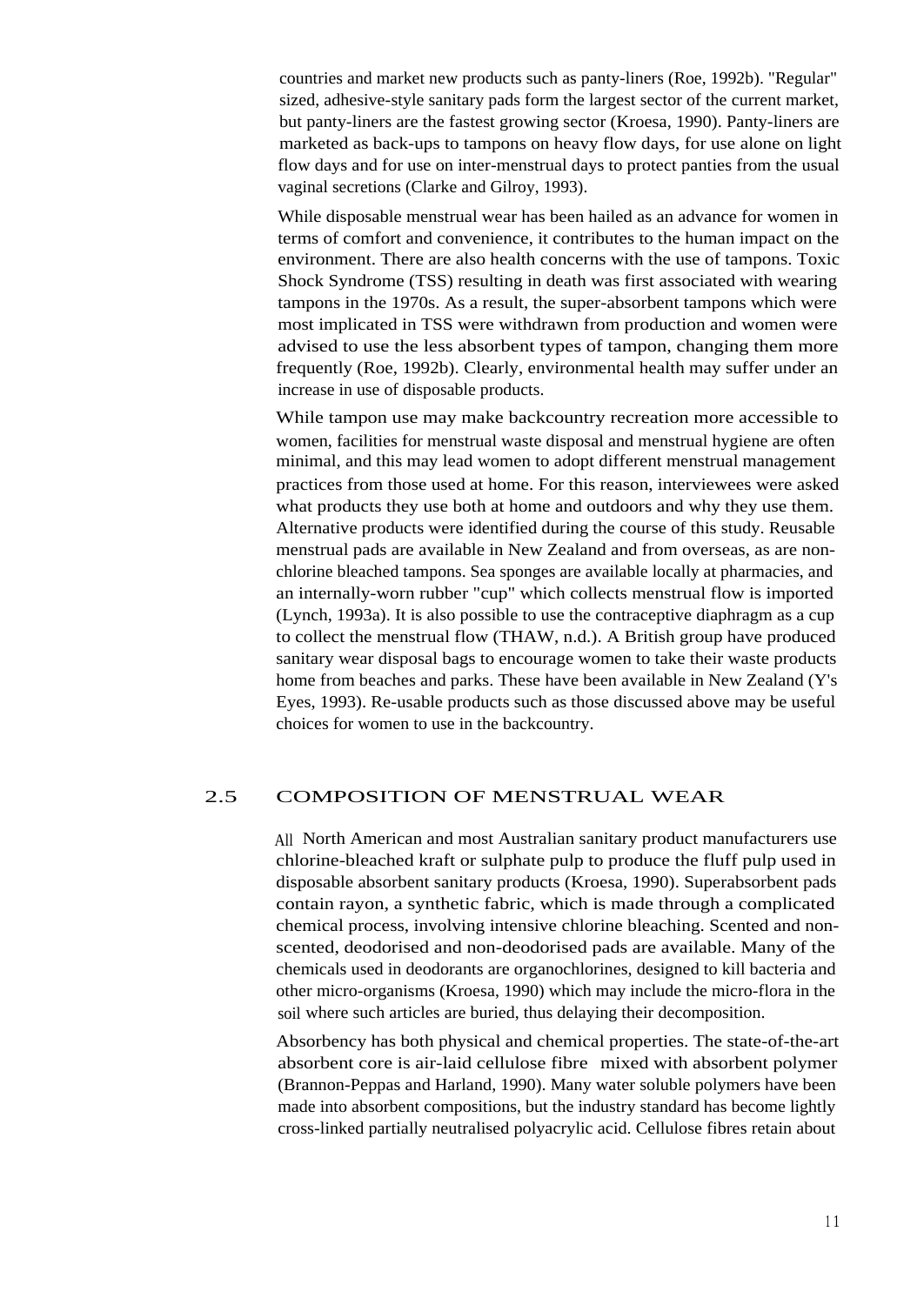their own weight in aqueous fluids, however, "superabsorbents" typically retain thirty to fifty times their own weight of fluid (e.g., urine, blood). The bulk of aqueous fluid retained in a "superabsorbent" is in a "gelled" state (Brannon-Peppas and Harland, 1990). Sanitary products also contain traces of dioxin as well as the related chemical furan (Kroesa, 1990).

Recent entrants to the New Zealand market have been pads which have an absorbent core of processed peat moss. These products appear superior to many other pads in terms of absorbency and comfort, although they rely on a plastic backing shield, and the pads are also individually wrapped in plastic (Roe, 1992b). Plastic wrapping is not unique to these products but it exceeds that used in other products. Tampons are packaged individually in either paper or plastic and boxed in cardboard which in turn may be plastic wrapped. The collective packaging is less of a concern in the backcountry situation than the individual wrapping which is most likely to be retained until time of use.

### 2.6 I NTERACTION WITH THE NATURAL ENVIRONMENT

Very little information is currently available on the environmental effect of menstrual waste disposal, as waste management literature has not traditionally separated menstrual waste from general toilet waste.

Synthetic superabsorbent polymers are soil conditioners, developed to aid plant establishment and growth in drought-prone situations. Cross-linked polyacrylamide expands upon contact with water creating a reservoir of moisture (Woodhouse and Johnson, 1991; Johnson and Leach, 1990). It is interesting to speculate on the effect of quantities of superabsorbent polymers buried in the soil on water availability to native New Zealand and invasive plant species (for example, in the vicinity of a popular backcountry bivi area). Further research into this effect may be required in the future.

Public health and safety nuisances from unmanaged waste disposal are: pest breeding and sustenance by providing harbourage and food supply for rats, flies and other vermin; the possibility of direct disease transmission; air pollution in the form of smoke and odour; potential fire hazard; potential to pollute surface and groundwater; and aesthetic considerations (National Center for Resource Recovery, 1974; Sanks & Asano, 1976). It is now well recognised that viruses retain their infectivity and survive in soils for up to six months, without significant interference from existing soil microflora. Viruses survive better at low rather than high temperatures and at soil moisture contents below 10% (uncommon in most backcountry areas in New Zealand) (Bitton, 1980). The major transport agent of pollutants in soil is water. Percolation through even the coarsest soil will remove bacteria and viruses within a few metres - 92-97% of micro-organisms are removed in the upper 1cm layer of the soil (Sanks and Asano, 1976). The decomposition rate of human excrement is greatly influenced by: soil types and textures; filterability (as measured in percolation rates); moisture content; slope of terrain; general exposure; insect inhabitation; pH; and temperature. The length of time required for decomposition of buried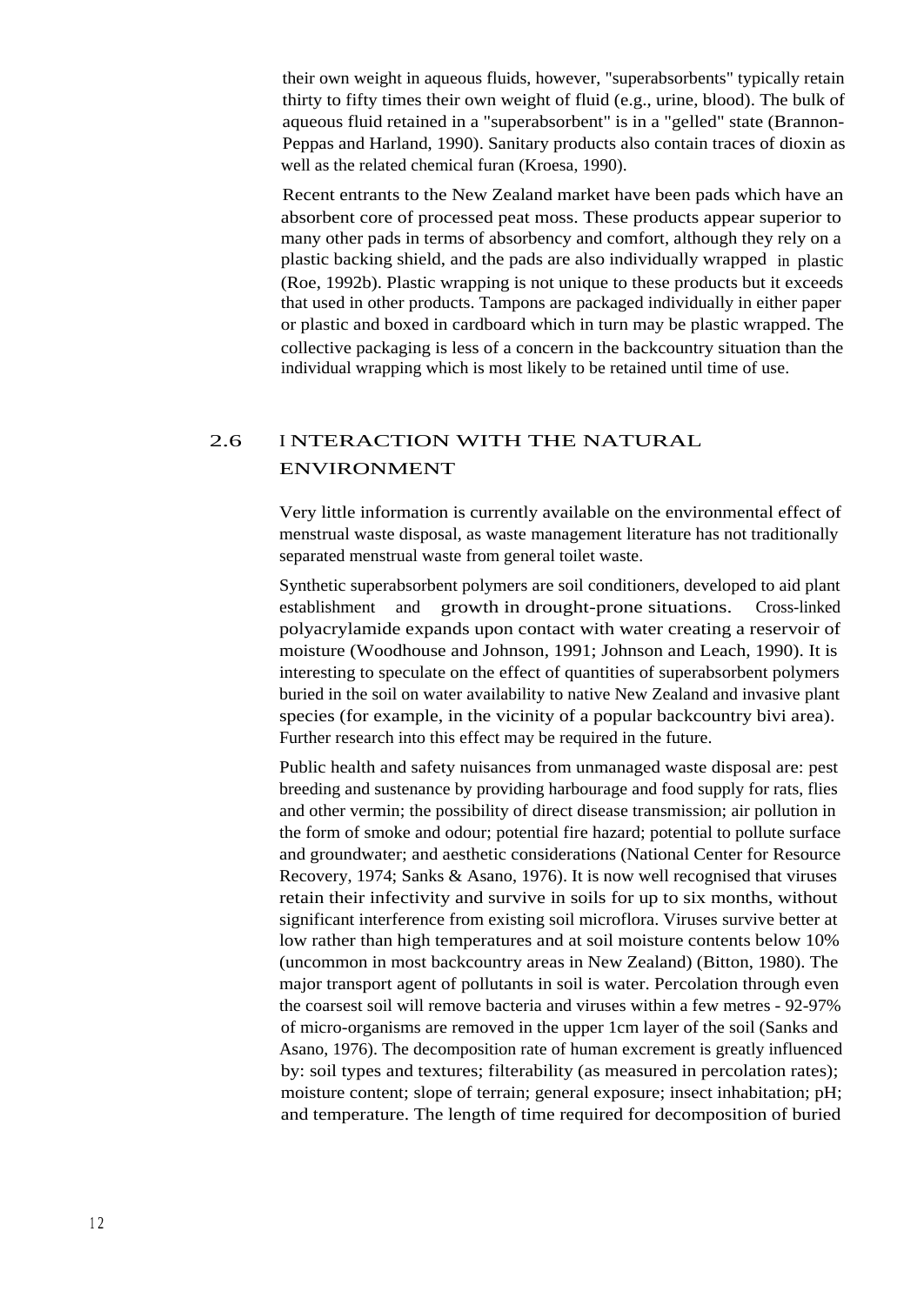human excrement and deactivation of associated bacteria under the best conditions is more than a year (Meyer, 1989; Cole, 1989).

#### 2.7 WASTE DISPOSAL

During the 1980s, as the problem of general waste disposal compounded in westernised societies, it became apparent that menstrual wear disposal posed particular environmental problems. The Women's Environmental Network (WEN) was founded in Britain in 1988 to address environmental issues affecting women. One of the first issues addressed by WEN was "the sanitary protection scandal" (Costello *et al*, 1991) which examined the implications for both the environment and human health in the manufacture, bleaching and disposal of sanitary pads, tampons and babies' nappies. The disposal problems associated with menstrual wear can be summed up as effects on water resources and land resources:

- disposal of menstrual wear via sewage systems can lead to blockages of those systems, and cause millions of plastic strips to be dumped into the sea, where they remain indefinitely, causing visible pollution and endangering wildlife. Tampons, similarly, take up to 6 months to biodegrade at sea.
- disposal of sanpads, tampons and associated packaging via dumping leads to additional non-biodegradable burdens on reducing landfill space (WEN Newsletter, n.d.).

As a result of these findings, WEN recommended never flushing disposable menstrual wear (despite the advice of manufacturers) and using reusable menstrual wear instead of disposable varieties. WEN does not mention burning as an option for sanitary wear disposal, although burners are often provided for disposal in women's toilets in New Zealand and elsewhere. The addition of plastic to sanpads makes burning a less attractive option due to toxin release (WEN, 1989). A hot home fire would be adequate to dispose of menstrual wear but is not noticeably recommended. Toxin release would still be a concern as would the over-riding etiquette that women keep their menstruation a secret.

The Australian Wilderness Society advises wilderness recreationists to remove all their waste from the bush, including excrement, used toilet paper and menstrual wear. The Society does acknowledge, however, that some people will find this idea "too appalling" and suggests the option of taking a trowel into the bush to bury waste (ODT, 1992). Meyer (1989) recommends disposal of human excrement by burial in a shallow hole (<30cm deep) 50m from a surface water body. Information concerning paper, plastic and other synthetic products suggests that different guidelines are required for menstrual waste in the backcountry. In general, paper degrades only slowly and many plastics are inert (Sanitary Engineering Research Laboratory, 1969; Staudinger, 1970). Tampons, for example, degrade little, if any, in conventional landfills, and though they are claimed to be completely biodegradable, this process "takes up to 30 days in a sewerage [sic] digester, but can take up to six times longer in the sea and many years if anaerobic conditions prevail ..." (Consumer Association Ltd, 1991). Toxic chemicals may be released as degradation of synthetic products occurs and incineration may lead to toxic pollution, including dioxin emission (Oakland, 1988).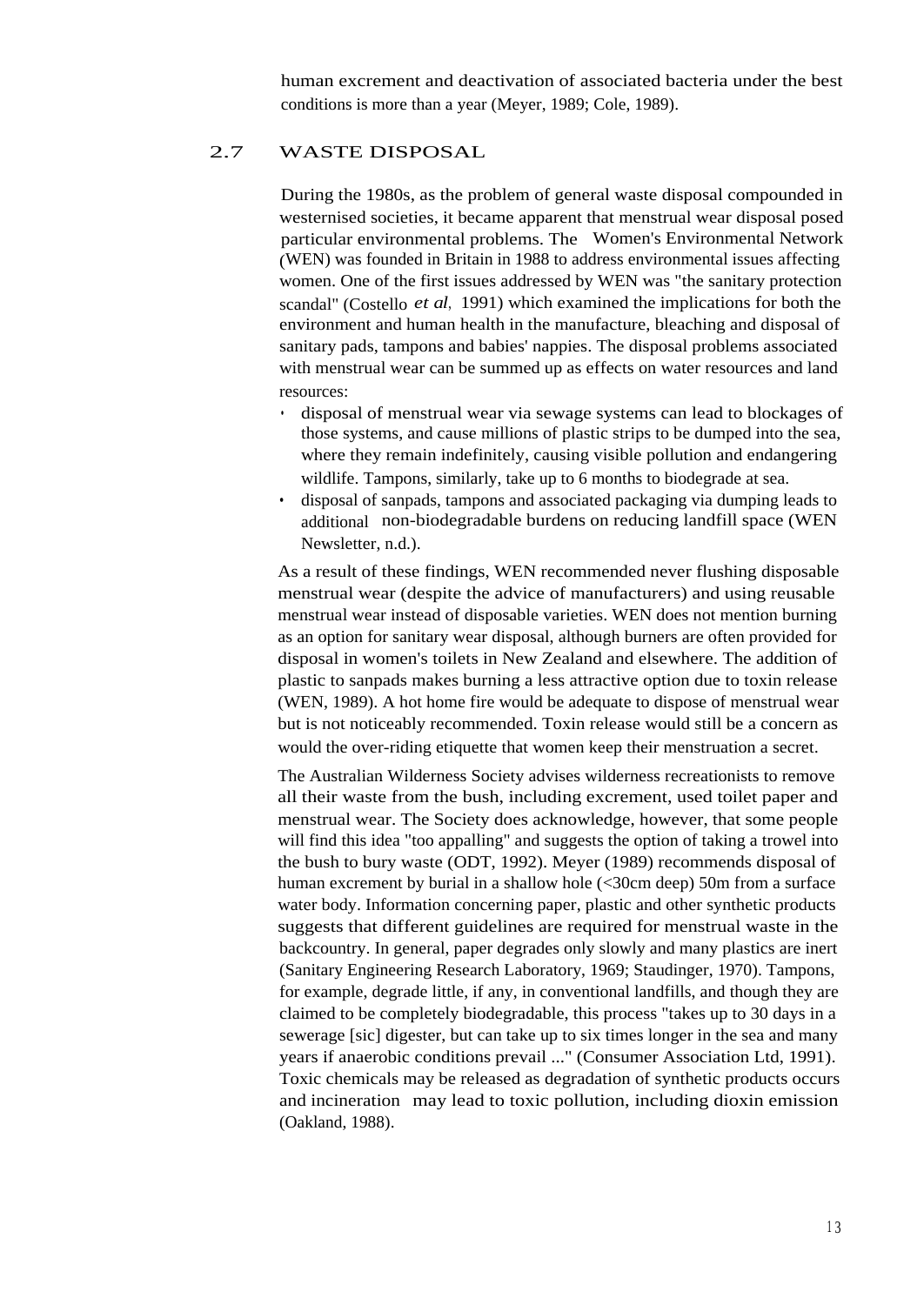The extent of the potential pollution problem in backcountry areas has not been highlighted in the literature; indeed one author (Cole, 1989) argues that human waste in the wilderness is not a problem in itself - it only becomes a problem when other humans come into contact with it. Tampons are mentioned briefly by Cole (1989) as waste that should be packed out (except in grizzly bear country for safety reasons) or burnt on a very hot fire, never buried. However, there are dangers in times of high fire risk with burning paper products, including tampons (Cole, 1989).

The general consensus of popular backcountry literature is that in the absence of specific toilet facilities human bodily waste should be buried less than 30cm below the surface, in the top soil layer, enabling optimum bacterial decomposition. Careful site selection is essential~ to avoid the contamination of surface and underground water bodies and the transmission of potentially harmful viruses. Menstrual waste products are only infrequently mentioned and when they are it is advised that, like other paper and synthetic based articles, they should be carried out to avoid potential soil, water, air or visual pollution (Ministry for the Environment, 1988; Montgomery, 1982; Abbott and Mullins, 1983; Gates, 1981; Meyer, 1989; Capper, 1986).

Meyer (1989) advises that menstrual wear can be burned in campfires, rather than carried out, although the latter is her recommended method. She suggests having a day's supply of products handy in waterproof bags along with additional bags in which used products can be contained. The day supply can be renewed each evening from a bulk supply deeper in one's pack or bag, and used materials can then be collected in an outside pocket of a pack, or other suitable container, depending on the recreational activity (Meyer, 1989). Woodswomen, a Minneapolis, USA, outdoor recreation agency aims to pack out all waste but burns used menstrual products when it is possible and appropriate to create a very hot fire. Predatory animals (e.g., bears) are kept at bay by storing used waste away from campsites overnight, then carrying it in air tight, zip lock plastic bags that are enclosed in a second plastic garbage bag. When sponges are used, women participants are advised to rinse them using treated water away from any ground water source (Lynch, 1993b). This advice is oriented towards the American outdoor recreation scene, where tent camps, campfires, and pack horses are more usual than in New Zealand. The present study asks women what they do in typical New Zealand conditions using huts, fuel burners and back packs.

# 3. Method of investigation

#### 3.1 I NTERVIEWS

In-depth, personal, audio-taped interviews with 41 women were analysed. A "snowball" sampling technique was used to identify interviewees. Characteristics sought in interviewees were that they be female, with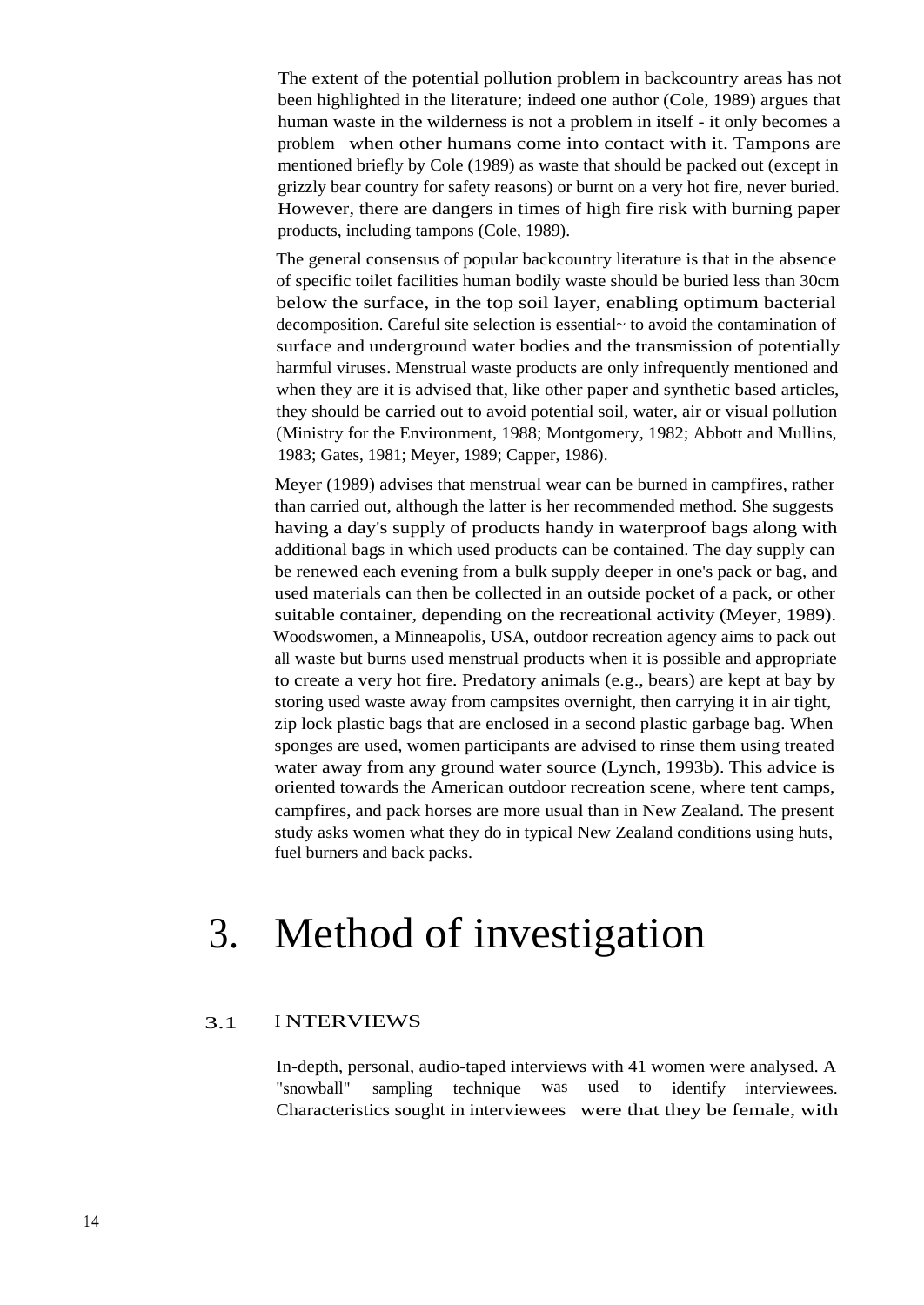experience of menstruation (either current or past), and be active users of backcountry areas for recreational purposes.

#### 3.2 ACTIVITY CATEGORIES

Representation of each of the following backcountry activity categories was attained (number of interviewees given in parentheses):

#### **High alpine terrain**

- $\bullet$  High use multi-day trips and/or more than 20 days per year (8)
- Medium use overnight trips and/or  $10-20$  days per year  $(3)$
- $\bullet$  Low use occasional half-day or day trips (3)

#### **Bush terrain**

- $\bullet$  High use multi-day trips and/or more than 20 days per year (9)
- Medium use overnight trips and/or 10-20 days per year (4)
- Low use occasional half-day or day trips (3)

#### **Coastal terrain**

- High use multi-day trips and/or more than 20 days per year (6)  $\bullet$
- Medium use overnight trips and/or 10-20 days per year (3)
- Low use occasional half-day or day trips (2)

Activity participation level of the sample was influenced by the sampling method, thereby skewed toward higher levels of participation. Future research may target the less experienced outdoor participants. Over two thirds (68.3%) of the sample interviewed lived in the Canterbury conservancy area, while the rest (31.7%) lived in the Otago Conservancy. Geographical distribution was influenced by the sampling procedure though actively contained within these two conservancies. Interviewee ages ranged from 19 to 60 years (median and mean = 35 years). The majority of these women identified themselves as New Zealand European/Pakeha (87.80, with representation also from New Zealand Maori women (7.4%) and others (4.8% - Canadian, Anglo-Indian). Cross-cultural comparison was neither intended nor attempted. Women in the sample were from backgrounds consistent with the general characteristics for active outdoor recreation participants (Booth, 1989).

#### 3.3 ANALYSIS

Data from interviews was analyzed after transcription by identifying themes raised by interviewees and drawing common elements and meanings from them. Numerical data is given in the discussion in order to illustrate the strength of a response within the sample of women studied. This information is reported in parentheses either as the number of respondents who shared the same view or as a percentage of the total number of responses where more than one response could be given by an individual. Where direct quotations from transcripts are used, they are exemplars, given with the informants pseudonym in parentheses.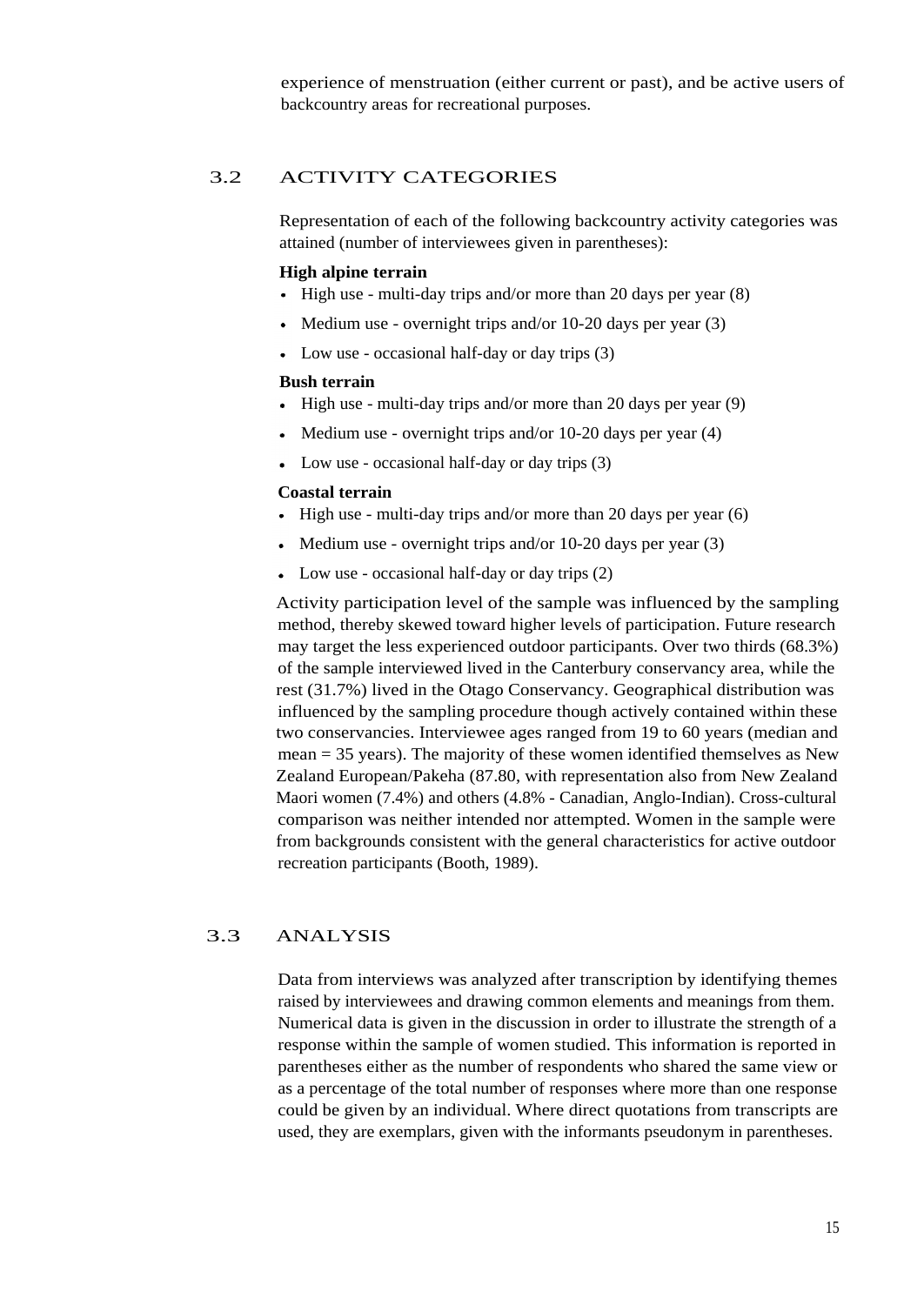# 4. Results

#### 4.1 EXPERIENCE OF MENSTRUATION

For the women in this study, menstruation occurs on average every 30 days (range 20-32 days) and changes with age. Volume and duration of menses decreases and the occurrence of menstruation is less regular as menopause nears. Changes to an individuals menstrual pattern also occur with childbearing, use of contraceptive drugs, and for some, with changes in regular daily routine. Ninety-one percent of the women interviewed reported that their periods occurred each month as expected ("regular"). Nine percent could not always be sure when a period may occur ("irregular"). In terms of outdoor recreation, irregularity may mean that individuals take menstrual products with them on all trips just in case a period occurs. On the other hand, women who know they are likely to begin menstruating while they are in the backcountry may well use products for a day or two beforehand so that they do not get "caught out" (i.e., bleed without a product in place). In this case more products are apt to be deposited than those actually used for the bleeding. This small point indicates the complexity of menstrual management issues women face when away from easily accessible facilities.

Five days was the average duration of any one menstrual period (range 2-7 days) with bleeding typically heavier on the first two days than on later days. Some respondents also reported pain and abdominal cramps. The duration and heaviness of a period influences how it is managed - which products are used, how often they are changed, and activity participation, as discussed in the following sections.

#### 4.2 GENERAL PRODUCT USE

The number of products used during menstruation is directly linked to an individual's particular menstrual flow, concerns about health and availability of time and facilities for changing. The majority of respondents (61%) change their menstrual products three to four hourly during their days of heaviest bleeding, and less frequently on other days. Twenty-one per cent of respondents change less frequently than the majority and eighteen percent change more frequently than the majority. The number of products used per menstrual period is shown in Table 1.

|  | TABLE 1: NUMBER OF PRODUCTS USED PER MENSTRUAL PERIOD. |
|--|--------------------------------------------------------|
|  |                                                        |

| Number of products used per<br>menstrual period  | $1 - 10$ | $11 - 20$ | 21-30 | $31 - 40$ | $41+$ |
|--------------------------------------------------|----------|-----------|-------|-----------|-------|
| Frequency of respondents<br>reporting this usage |          |           |       |           |       |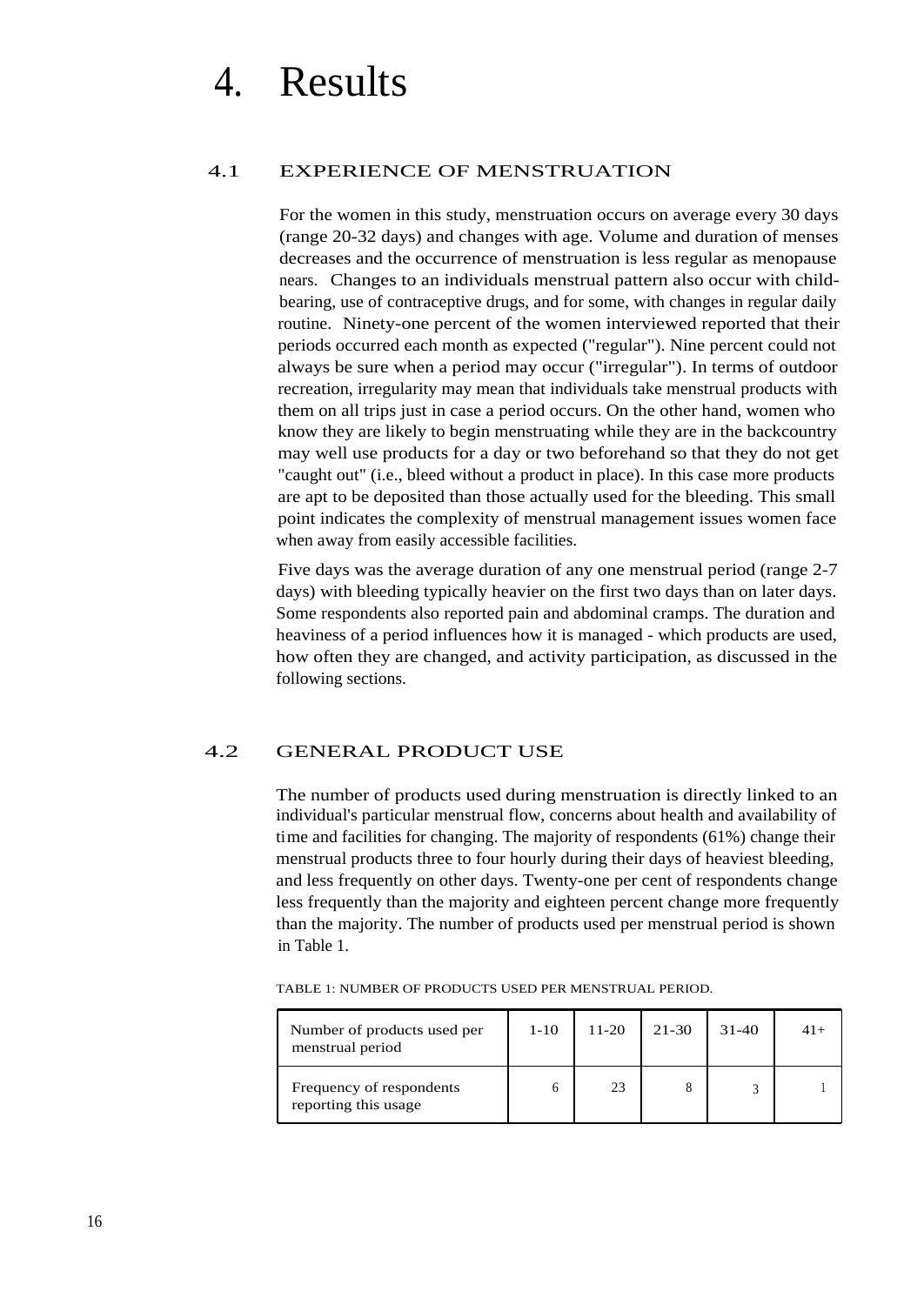Management of menstruation is achieved by using a single type or a combination of the commercially available products. Sixty-three percent of interviewees indicated that they use tampons, sixteen percent used pads and twenty-one percent used panty-liners. Two women had previously used sea sponges instead of tampons but no longer did so. Of those using tampons, twice as many (42%) use the non-applicator style than the number using tampons with applicators (21%). The use of panty-liners with tampons, or just panty-liners on light-flow days, was common. The reasons for using a particular product or not using another product fell into four categories: hygiene and health, comfort (physical and psychological) and convenience, economy, and disposal.

Tampons with applicators were described as more hygienic than those without applicators especially when one's hands would not necessarily be very clean. This concern with hygiene was also recorded by women who primarily use pads, partly due to a dislike of "putting something which is not hygienic into an hygienic area ... you're invading a sterile environment when you use tampons... " (Sylvia). Neither the vagina nor sanitary products are actually sterile, but both are "hygienic" in that sanitary products have been "sanitised" by being bleached and the vagina continuously sheds cells and fluid which could harbour harmful bacteria (Lynch, 1993c). Sponges were reported to become odorous after a few uses and tend to break up slowly with the possible problematic consequence of leaving particles in the vagina. Two respondents recorded concerns about the link between tampon use and cervical cancer, and with the absorption of moisture from the body when using tampons.

Tampon users considered this product to be more comfortable than pads, especially during physical activity, including water activities. Pads tended to chafe the legs when walking for long periods of time. Cardboard applicators were uncomfortable or difficult to use for three respondents while nonapplicator tampons, pads and panty-liners were all reported to cause discomfort for a few by not staying in place. Psychological comfort was assisted by the use of pads or panty-liners in conjunction with tampons, when heavy bleeding might otherwise be visible on the underwear or outer garments (e.g., when doing strenuous activities). Sponges were also reported to leak when bleeding was heavy, and rinsing them out posed problems where hand basins were not situated inside the toilet cubicle. Similarly, secrecy of menstruation was a problem for pad-wearers in situations when clothing was tight or scant (e.g., wearing tights or swimming suits) or where the odour of the menses was obvious.

Pads were convenient to use in "emergency" situations and at night to avoid getting up to change a tampon. Several women reported using only pads or panty-liners on the last days of their periods when flow was minimal. This reduced the need to change tampons regularly and allowed them to minimise the number of changes required. Two respondents reported using panty-liners to keep their underwear clean (even when not menstruating), and in one case panty-liners were changed rather than changing underwear on outdoor trips so that the inconvenience of having to wash blood stained underwear was avoided. Tampons were generally deemed more convenient than pads as their smaller, compact size takes up less space in pockets and bags and are therefore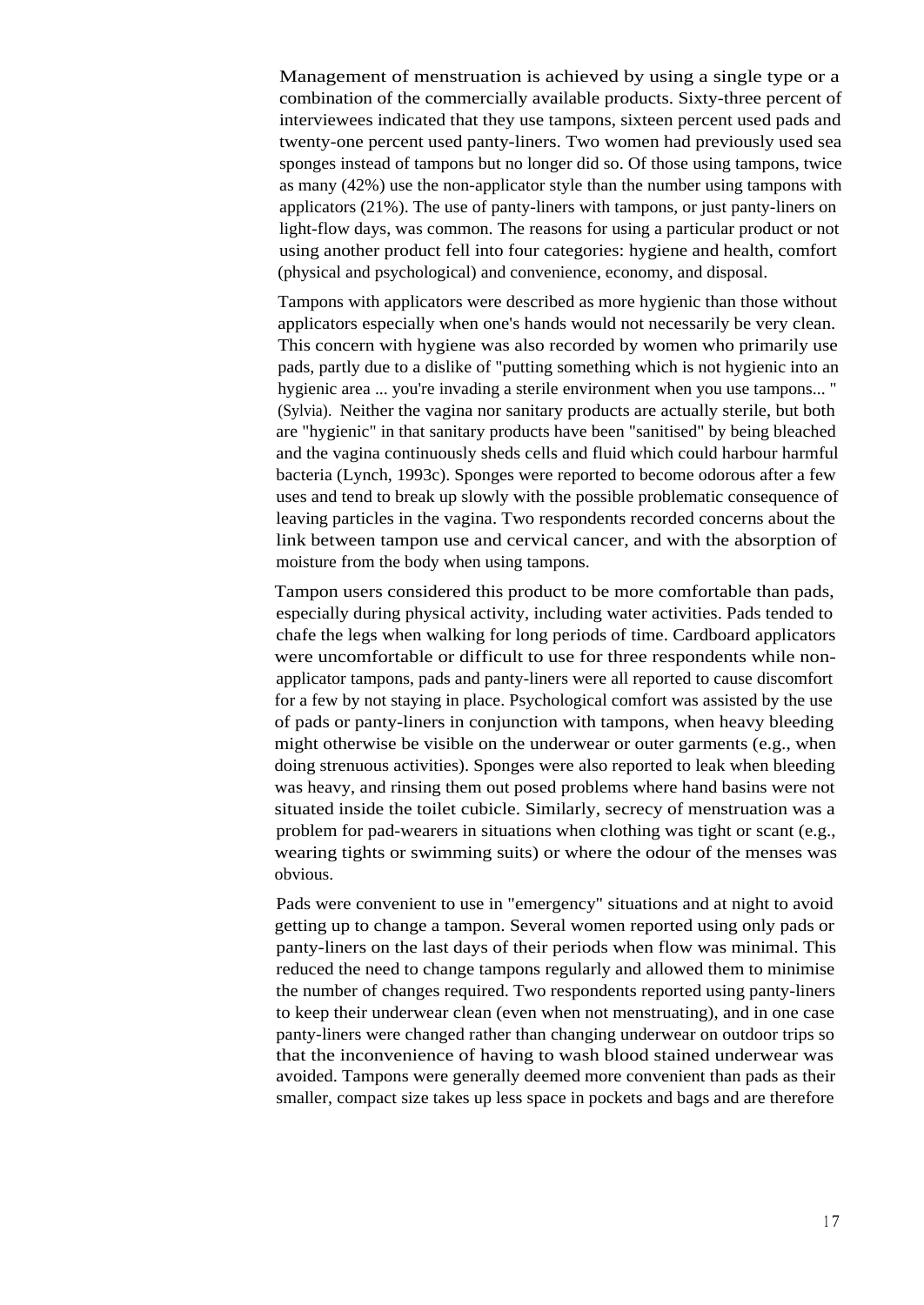more discrete. Tampons with applicators are also apt to get squashed or bent rendering them ineffective.

In terms of economy, tampons without applicators were considered cheaper than the applicator style, and both types were considered cheaper than pads. Panty-liners were reported by one respondent as cheaper than both tampons and pads, but were seen as unnecessary by another. The two women who had used sponges indicated that because they tend to break up they would need to be renewed each month or sooner thus reducing any cost advantage they might have held over other products.

Disposability was the fourth element in discerning preference between products. Tampons without applicators are usually wrapped individually in plastic, and while this was identified as a positive factor for hygiene it was also identified as a problem for disposal. Disposal of the tampon itself was considered easy. Applicators were considered by some to be unnecessary, wasteful of resources and an additional burden for disposal. Comment was also passed on the packaging of some pads which was greater than that of tampons in general (especially those pads packaged in individual plastic pockets). This was a convenience for pad-users who utilised the plastic pockets to help keep unused pads dry and to re-wrap used pads where instant disposal was not appropriate.

#### 4.3 DISPOSAL IN GENERAL

Menstrual products are disposed of by the majority of users in the easiest and most convenient way. Eighty percent of users flushed tampons down the toilet at home and work. Disposal of applicators was not mentioned except by three respondents who stated specifically that they flushed applicators while two others put them into the rubbish bin. Sixteen percent of users indicated that tampons are disposed of in the household rubbish and the remaining four percent burned their used tampons in an incinerator or home fire. Pads and panty-liners tended to be wrapped in (usually) toilet paper and placed in rubbish bins (73%) or burned (27%). One third (33%) of all responses regarding methods of disposal indicated that where sani-bins of any description are available in toilet cubicles specifically for menstrual waste these are the principle disposal method employed.

Informants who disposed of tampons via the toilet did so because it is easy, convenient, habitual, and rids them of the waste quickly. They also believe that the sewage system can cope with menstrual waste material. For one respondent, fear of her menstrual waste being seen if it was in the rubbish at home meant that flushing it was her only viable option. Four respondents, however, stated that their lack of faith in the ability of sewage systems to transport tampon material without blocking, and to then completely degrade the material, had lead them to use an alternative disposal method (in each case by putting tampons in the rubbish). Pads and panty-liners tend to be disposed of in the most convenient manner also - either in a fire where one is available or in the rubbish system. Using the toilet for these products was not an option for these women as sewage blockages would most likely result.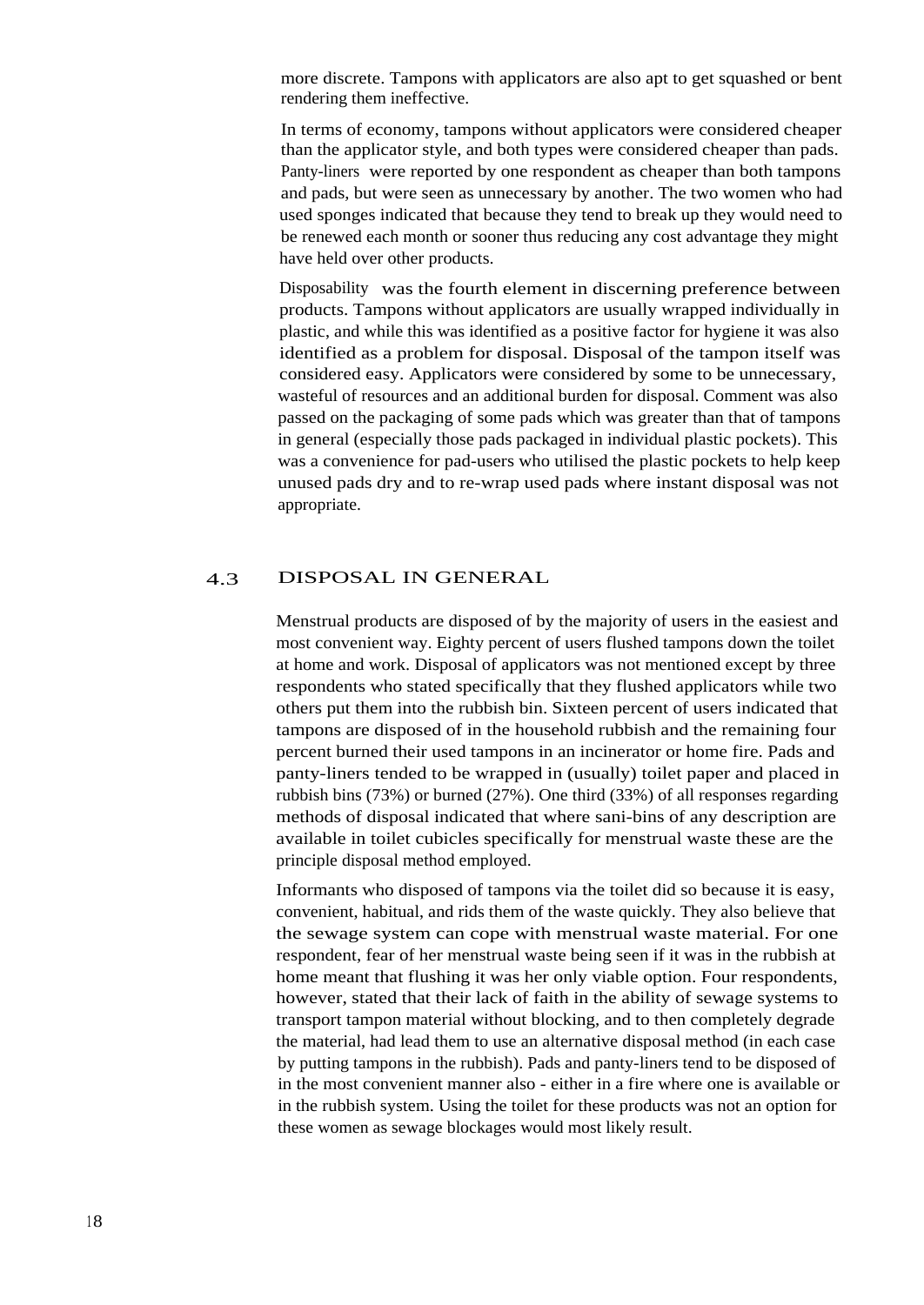#### 4.4 HYGIENE IN GENERAL

Handwashing and showering or bathing are the major forms of hygiene observed during the menstrual period by the women in this study. All women washed their hands after visiting the toilet and showered or bathed at least once a day while they were menstruating. For most (37) this latter practice was no different from what they would normally do the rest of the month. Many women (18) also washed their hands before visiting the toilet in order to limit the potential for bacteria to enter the vagina. Frequent changing of menstrual products was an important hygiene practice for seven women. Maintaining these practices in the outdoors may have implications for the way in which women manage their menstruation and disposal of menstrual products in the backcountry.

#### 4.5 SOCIAL INFLUENCES ON MENSTRUATION

Despite the social customs restricting conversation about menstruating in some contexts, most women stated that although they "wouldn't go and announce it at morning breakfast" (Gretchen), they would not have a problem with others finding out that they were menstruating, and if they did need to ask someone for a tampon, or let others know that they were feeling tired or in pain they would not have difficulty doing so. Openness about menstruation for older women, however, depended partly on the social acceptance of such talk when they began menstruating and others reported that they would only let other people know if they thought it was appropriate-

"I think anyone reasonably young can cope ... But I think older people ... don't want to know anything about bottoms or whatever. So you just don't share any of that information. It's more for their own level of embarrassment ... (Gretchen).

Discretion regarding the fact that one is menstruating does not appear to be a major concern, then, for the women in this study. Discretion regarding the artifacts and practical expression of menstruation is discussed below.

# 5. Menstruation in the outdoors

#### 5.1 HYGIENE

In general, women try to maintain their hygiene practices in the outdoors but it is usually difficult if not impossible to do so, largely due to inadequate water sources. Hygiene concerns centred on ensuring bacteria or other foreign matter was not introduced to the vagina when changing menstrual products and taking steps to avoid exposing oneself to the risk of Toxic Shock Syndrome.

The issue of handwashing was mentioned by 30 respondents, whose major comment was the difficulty of being able to wash their hands adequately before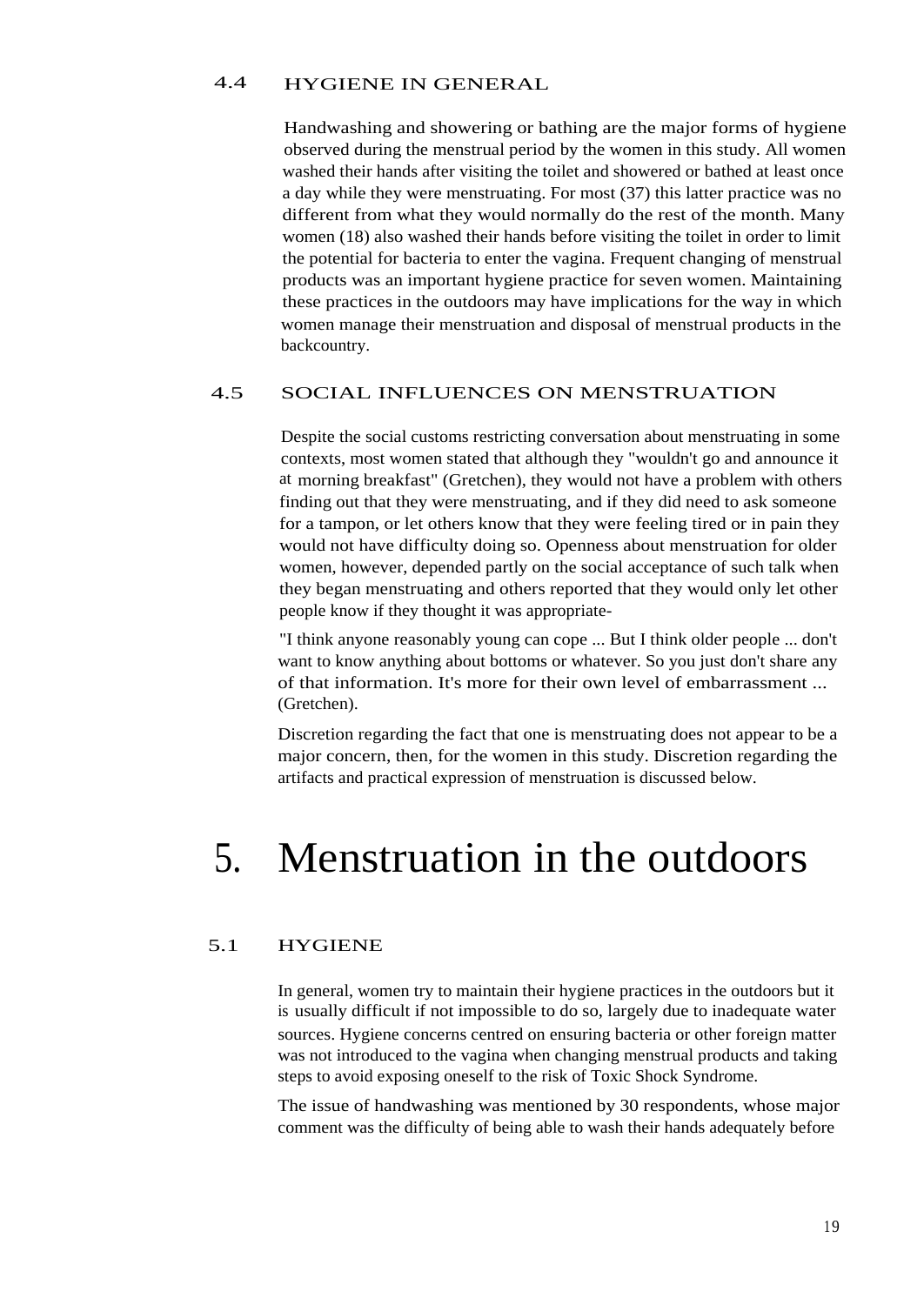and after changing menstrual products, especially in situations such as "rockclimbing when I've got chalk on my fingers" (Gretchen) or "if you've been handling ropes ... [and] your hands are really black" (Joyce). Handwashing practices were adapted to accommodate the situation by "rub[bing] my hands with light gravel or whatever to clean them after insertion ... "(Leanne), "wash[ing] my hands ... in a puddle, somewhere" (Liza), "put[ting] your hands in the snow" (Rosalind), "us[ing] grasses and leaves to wipe my hands on" (Jane) or "wash[ing] my hands with my drinking water" (Maria). Four respondents reported that inability to wash their hands did not present for them a hygiene problem even though they "get a bit mucky and grubby" (Mandy) while another four stated that they are consciously careful of hygiene when they are outdoors. Users of pads may feel more inclined to wash as the pads "chafe and the blood would stick to your pubic hair" (Emma).

Changing of menstrual products as regularly as recommended was "a bit of hassle, especially like on a long climb or in the mountains" (Gretchen; 9 respondents). Seven women stated that if they "couldn't get back to a but or to a toilet to change it, then you might use a tampon for longer ..." (Denise), or .when I'm out I would wear a pad and a tampon, so that I don't need to change so often" (Sarah). Changing was a particular problem for Jane on one long kayak trip:- " ... I was thinking, 'I don't want to be sitting in my boat with a tampon in me for about four or five hours', and I thought 'Oh, I'll just play around at a short rapid you can get in and out of whenever you want'. I would have had to find a waterproof container for my tampons ... to take in the boat with me so I could change a tampon if I needed to. Or else I was going to bleed in my boat... <sup>I</sup> ended up just doing the whole trip anyway, because they said I was a wimp, and [I] just didn't change it" (Jane).

Reducing the frequency of changing tampons avoided changing them in inconvenient circumstances.

Hygiene concerns affected the products some women used, notably the use of applicator tampons when hands couldn't always be cleaned adequately (3 respondents) and the use of pre-moistened towelettes for hand-washing (2 respondents). Bathing or body-washing in the backcountry was achieved by fourteen women by splashing with cold water, a skinny dip on a fine day, a sponge bath from a basin taken away from the river, or going for a swim. Fifteen others reported that their outdoor activities meant bathing was just not possible. This was "just something you've got to put up with ... climbers are called `smellies' and it doesn't matter if they're male or female or whether they've got their period or not ..." (Sally). Not washing can result in body odour which "can be embarrassing for some women. Because when they do get their period they do smell quite strongly" (Sally) and some women were particularly sensitive to this as jenny noted-

"I'm more conscious of perhaps changing underwear and aware that you could start smelling ... I think as much as anything it's that you're aware that the smell could be unpleasant for other people ..." (Jenny).

Lack of opportunity to wash may not deter women from participation but does appear to have a significant impact on some womns' enjoyment of outdoor recreational experiences in the backcountry. For many (24) participants in this study, having a period while outdoors was "a bit of a hassle" (Moira) but for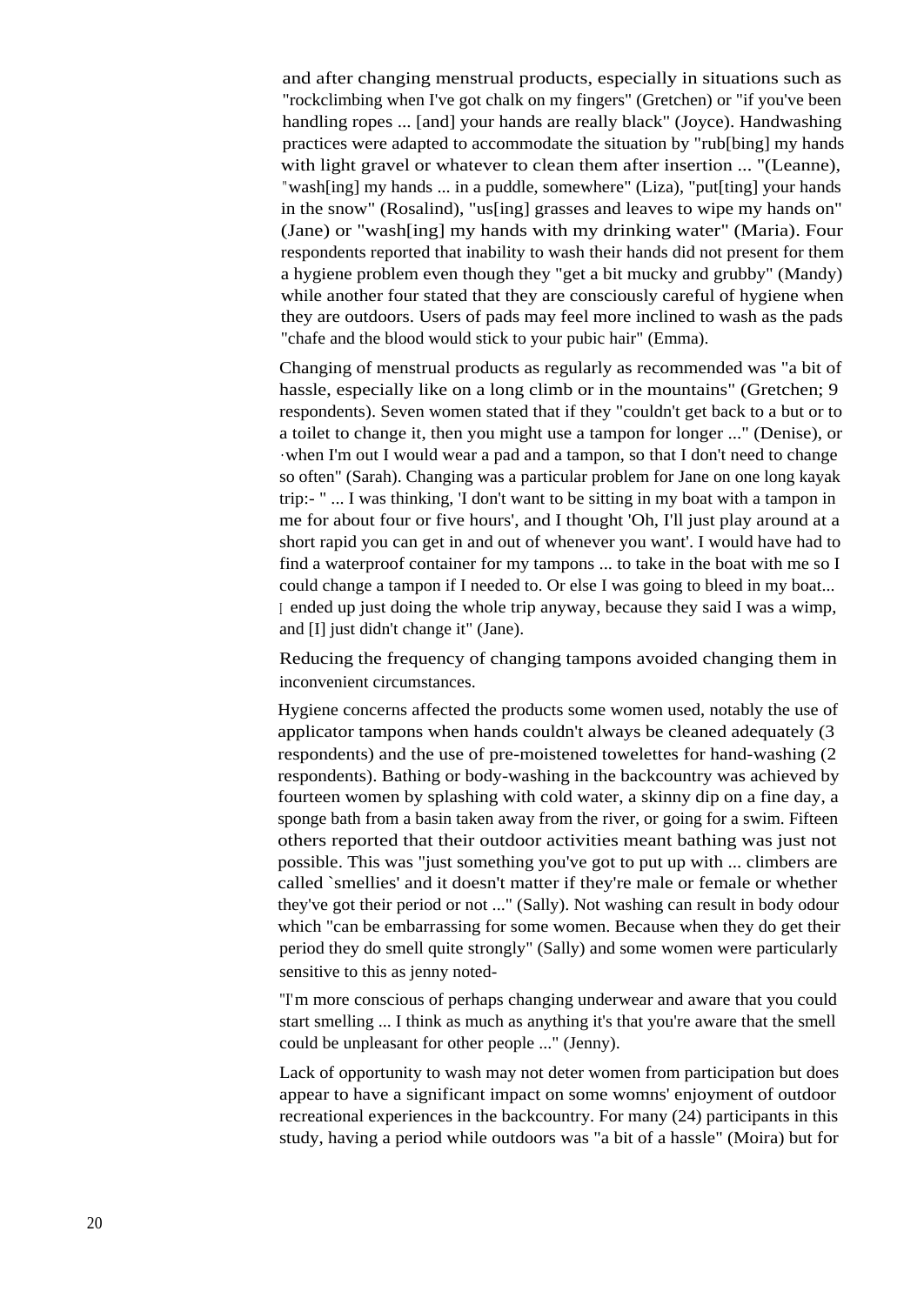most the "hassle" was "annoying ... but not [a] major problem" (Heidi). Only two of the forty-one interviewees specifically stated that they avoid outdoor pursuit activities during menstruation - one by avoiding trips altogether at that time and the other by using the contraceptive pill to manipulate her cycle. As a general rule, then, women in this study would prefer not to have to deal with menstruation in the backcountry but would not sacrifice their recreational opportunities to avoid doing so.

#### 5.2 DISCRETION

Keeping menstruation a secret in the outdoors was not crucial for thirty-five interviewees. These women " ... don't usually tell anyone but ... also don't make a point of hiding the fact" (Claire) because although "... it's not ... something that you go around blabbing to everyone at the first chance ... it doesn't particularly worry or embarrass ..." (Maggie) them either. Four women specifically mentioned feelings of embarrassment if they had to tell others, particularly men (apart from sexual partners) that they had their periods. Older women recalled that when younger, menstruation "was absolutely secret" (Meredith), " ... a secret shame of women ..." (Jean). Younger women also reported that when it came to telling men, or people they don't know, they would " ... perhaps feel a bit shy ... " (Tess). In four cases where women were reluctant to tell others it was because " ... [t]hey're usually more embarrassed than I am" (Gretchen). The need for privacy created difficulties for washing oneself and more importantly for changing menstrual products. Communal backcountry huts, physical proximity to other people in recreational activities such as mountaineering and canoeing, and the terrain itself were commented on in this regard by nine women. "Hav[ing] a pee in the open" was tolerable "but changing a tampon's different" (Katherine), and even when "tramping with women ... you like a bit of privacy for changing" (Liza). "Just finding somewhere to [change] tampons is the main problem" (Isabel) and is "often difficult in a climbing situation" (Jean). One way the problem is solved is to " make what I consider to be an issue of it" (Jean) by:

"tell[ing] my climbing partner that I need to change a tampon ... But I have been in situations where I've just put my pack down, sat on my pack, and turned away. [And I've said] 'Turn away, don't look back until I say so'. And it does bother me having to say that I'm going to have to do it. So I would tend to avoid that situation, if possible" (Jean).

Six respondents specifically stated that other people, male or female, are generally understanding of women's needs during menstruation. For these women, being discrete about menstruation provides a challenge but one that is overcome without undue embarrassment in most situations. In general, then, women experience menstruation in the backcountry as a tolerated annoyance.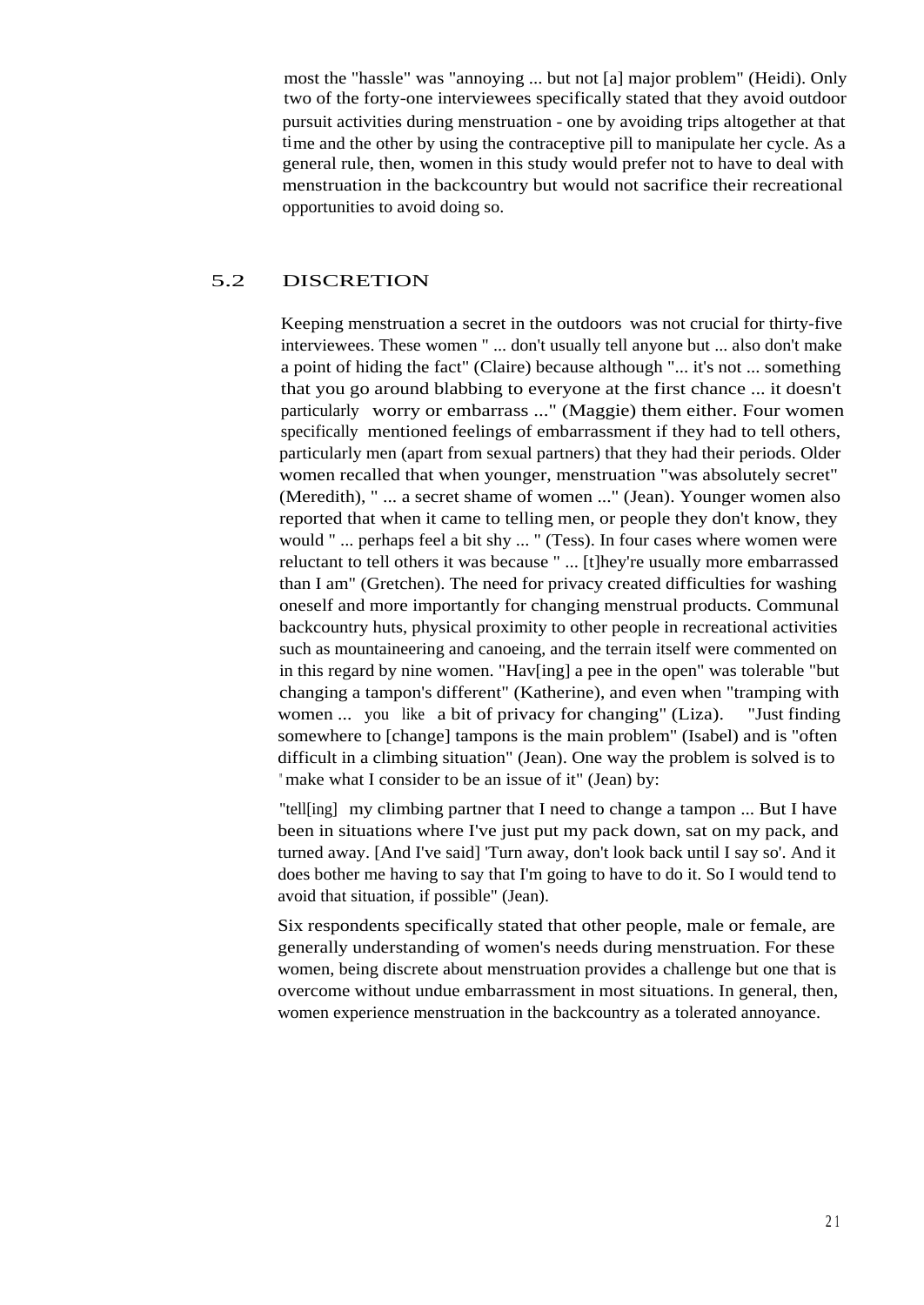### 5.3 MENSTRUATION AFFECTS OUTDOOR ACTIVITIES

While menstruation generally did not deter women from their outdoor recreation, it did have an effect on it, albeit for most (31) a small one. Mandy, for example, reported that:

"It did [influence me] when I was younger, now it doesn't at all. I've just gotten bigger and braver, and sometimes when I've been out climbing and haven't been able change a pad, and have just ended up with reasonably blood soaked trousers, I just think 'Well, that's too bad'. I remember once a male colleague was really concerned because my trousers were wet and frozen. Sometimes I <sup>4</sup> think 'Oh, what a bother'. But usually it doesn't stop me doing anything. It doesn't stop me going surfing, even though the area I live in has got a lot of sharks. I'd still go surfing with my period, although a lot of women don't" (Mandy).

Eighteen interviewees indicated that despite physical and emotional discomfort, such as feeling "not as strong on my first day ... not up to your normal strength and standard of capabilities" (Sally), emotionally "wiped out" (Gretchen), and getting "really bad stomach cramps" (Maggie), they don't let menstruation deter them from the outdoors. Levels of enjoyment of the outdoors change with menstruation as the following statement indicates:

" ... whenever we've got a trip coming up, I'll go (counting the days) 'Oh great, <sup>I</sup>' m going to be fine'. It's more rejoicing that the level of enjoyment is likely to be more [without menstruating], but it doesn't actually stop me going and doing something" (Zena).

This rejoicing and relief is felt because, as Molly said, menstruation "definitely affects my activity, I'm a lot slower" (Molly). Pain and lethargy were reported to have similar effects on activity Qemma, Freda). For nine women, menstruation limited their participation in outdoor recreation to some extent. They would be "more likely to go away for a tramping trip or for something more low key ... rather than something adrenalin-rushing" (Gretchen) because of "stomach cramps on the first couple of days" (Maggie) and not "feel[ing] mentally or physically in the right frame of mind to do it" (Rosalind).

Katie, who stated that her menstruation usually has no effect on her backcountry recreation spoke of one experience when potential embarrassment did actually stop her from participating. She recalled:

" ... we were rafting. I was doing an instructing course ... and I forgot that I was going to get my period ... I had a wet suit on, and I didn't have any [menstrual products] with me and I thought 'Oh my God, what am I going to do?'. So I did whatever they asked me to do, but I couldn't get fully into it, because I was just scared that blood might come through and it would be so embarrassing. I didn't participate as much as I would have liked to. So in the end I arranged to come back on another day, because I was so embarrassed it might show ..." (Katie).

Menstruation has some effect then, on the backcountry recreation of many women, if not on the frequency of participation, then certainly on the quality and enjoyment of participation. Conversely, there is evidence that outdoor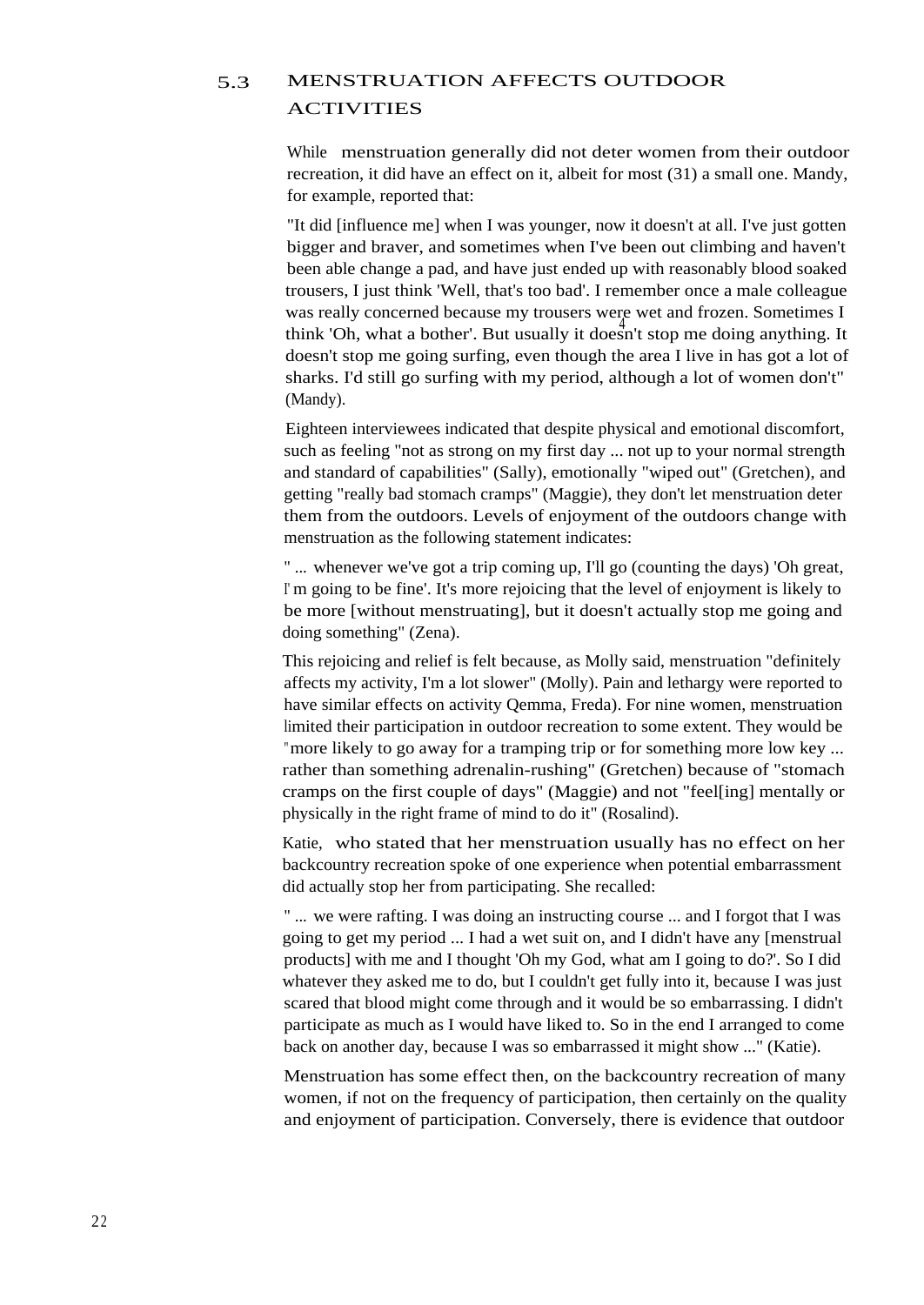activities affect menstruation. Five women reported that they have utilised their contraceptive pill to manipulate their periods. Freda recounted her reasons for doing so-

"I didn't have to worry about it. And it meant simple things like I won't have to go to the toilet as often. That's a pain if you're in a sea kayak ... You're also getting wet all the time, too. That's a real pain with a pad ... [I]t is difficult in terms of pollution and carrying extra tampons it's nicer not to carry [used tampons] around" (Freda).

Additionally, four women stated that participation in outdoor activities has the effect of altering the timing and/or the volume of their menses. Two women reported that their periods have not occurred when they have been in the backcountry, two reported that it usually arrived earlier than normal, and one stated that it was often shorter in duration. Menstruation then, influences, and is influenced by, backcountry recreation. It has a restraining effect on the level of enjoyment that women experience in the outdoors.

### 5.4 DISPOSAL OF MENSTRUAL PRODUCTS IN THE **OUTDOORS**

Women whose backcountry recreation lead them to be near but facilities use (usually long drop) toilets provided to dispose of their menstrual waste (25 responses). Others (16) did not commonly recreate near huts or in areas where the available sewage system could successfully process tampons (e.g., on boats) therefore the use of toilets was not an option for them.

Most of the women who did use the toilets (23) did so because "it was easier" (Emma) or because they felt there was "not much else you can do" (Maria). Three women stated that if travelling from but to but they would carry their used tampons, pads and panty-liners with them in plastic bags and dispose of them at the next but toilet. However, Freda differentiated between products she would dispose of there (tampons and applicators) and those she would carry out (pads). Disposal in toilets was not without it's ethical dilemmas for one woman for it meant still leaving them in the backcountry environment-

" ... if there's a but with a long-drop I'll often just drop it **down there, and** think to myself 'You shouldn't have done that... I don't like dropping them down the long drop but I don't feel so bad about that because there's a lot of other stuff down there" (Leanne).

Thirty-five women mentioned that they would bury their menstrual waste, or parts of it, at least in some specific situations. Burying was acceptable because "it's probably going to breakdown a lot quicker if it's in the ground" (Rosalind; <sup>5</sup> women) and " ... you don't want other people to see it" (Vicky). The discretion with which women feel they must dispose of their waste is evident. Thirteen women specifically mentioned a need to hide evidence of their menses, both in reference to burying it and putting it in toilets:

" ... where the toilet doesn't get emptied for a month [waste products] start coming up over the seat, and then you can't really dispose of them because everyone ... will see [them] ..." (Gretchen), and "in places overseas where all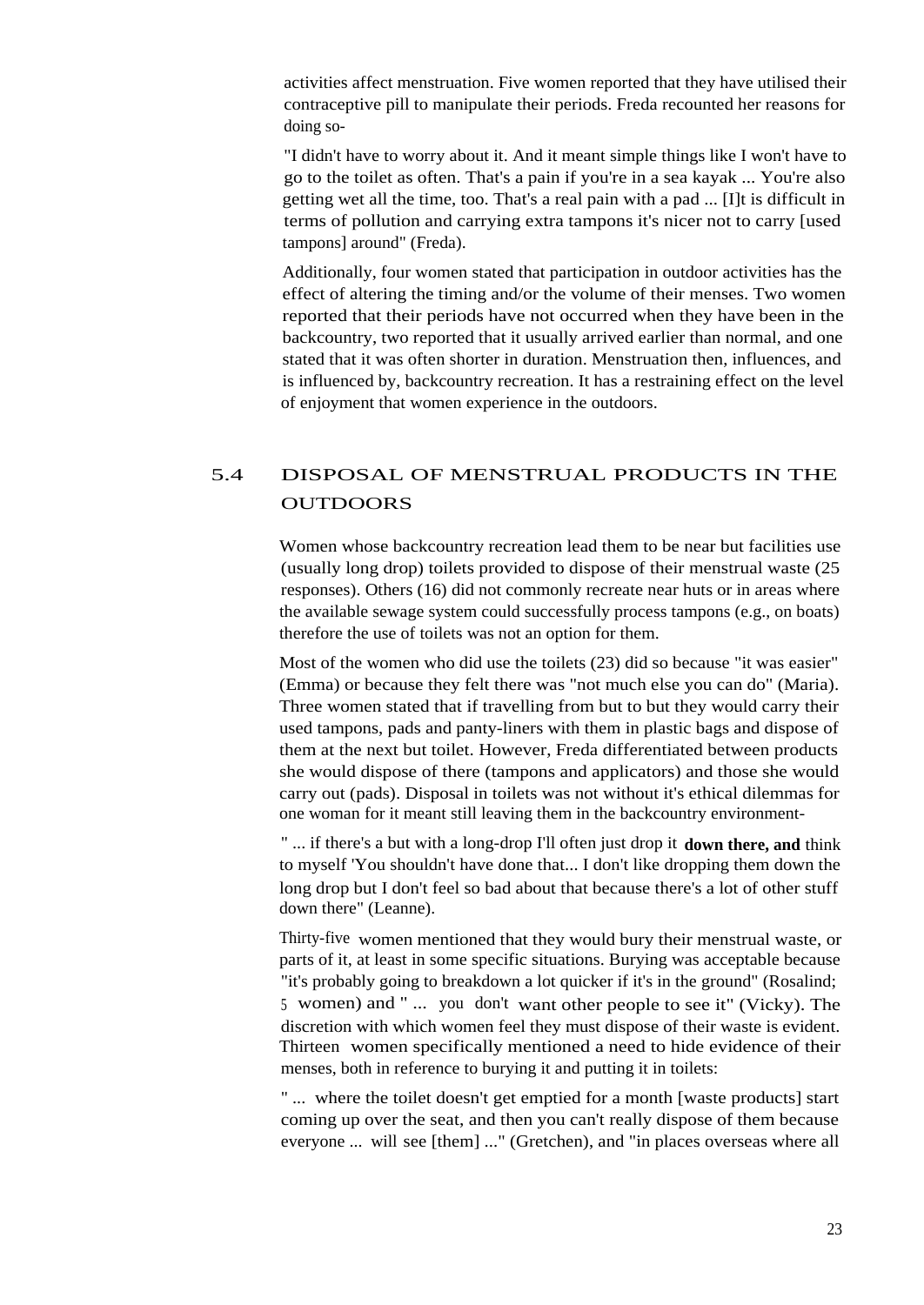garbage and people matter had to be bagged ... [the tampon] would just get wrapped up and dropped discretely in the corner so that it wasn't obvious to anyone what it was" (Alex).

There was also some concern expressed about the possibility of buried menstrual waste being dug up again by animals (6 responses) or inadvertently by other people (2 responses). For 12 women burying was not the preferred disposal method but in certain circumstances it was the one they used-

"Whenever I've had to leave one outdoors ... I think `I shouldn't be doing this'. But I haven't really a lot of alternatives. Or the alternative is really messy and inconvenient and I can't be bothered dealing with it" (Sally).

On long tramping, climbing or ski-touring trips where one is "out in the middle of nowhere in the snow" women have "just left them there in loo paper" (Claire) " ... but begrudgingly, not willingly. It's a situation you're forced into" (Sally). It was necessary in these cases to bury or leave waste under snow or rocks because "you don't want to carry smelly blood around with you" (Meredith). Where individuals use a variety of disposal methods the bush environment is seen as most conducive to burying while other methods (mainly carrying out and also burning) are used in rocky or alpine environments. Ease with which the products can be disposed of appears to be a major factor in women's choices of methods, with environmental concern a secondary consideration as the following statement indicates-

"[I'd] burn or bury ... Whichever is the easiest to do at the time. I think I prefer always to burn them if I can ... Because [burning] gets rid of it completely, in my mind. Burying, you don't really know. It's still in the ground. It's still got to decompose" (Jenny).

Techniques for burying menstrual waste centred on the style Emma used-

"You're usually wearing boots. So you ... kick a decent hole with your boot and bury it ... then cover it over with soil and leaf litter and then stones on top of that ..." (Emma).

Two women specifically stated that they would bury their waste "deeply", that is "with a depth of about six inches" (Wendy). Another four specifically stated that they would bury "probably quite shallow, but in the soil and then put the leaves back on" (Alice). Eight women reported burning their menstrual waste, three using this as their main form of disposal, as it is considered " ... cleaner, less odoursome ..." (Molly) and " ... you can dispose of them cleanly and efficiently ..." ( Desiree). These women would " ... use a cooking fire after dinner to burn used products" (Mandy), especially if they were with just their partner, or "just surreptitiously throw them in the fire last thing at night" (Sally). Discretion is once again a major consideration with this disposal technique:

" ... I don't do it while people are around. You pick your moment. After everybody's cooked [their meals]" (Molly) and they're not sitting around it because " ... it's pretty yucky to bring them out ... it's just not something that's socially done ..." (Zena), "the smell is not very nice" (Sally) and "wrappings have a habit of revealing what's being burnt ... those few moments to engulf the thing in flames. I can remember thinking 'Oh my God, I hope nobody comes in just at this moment"' (Liz).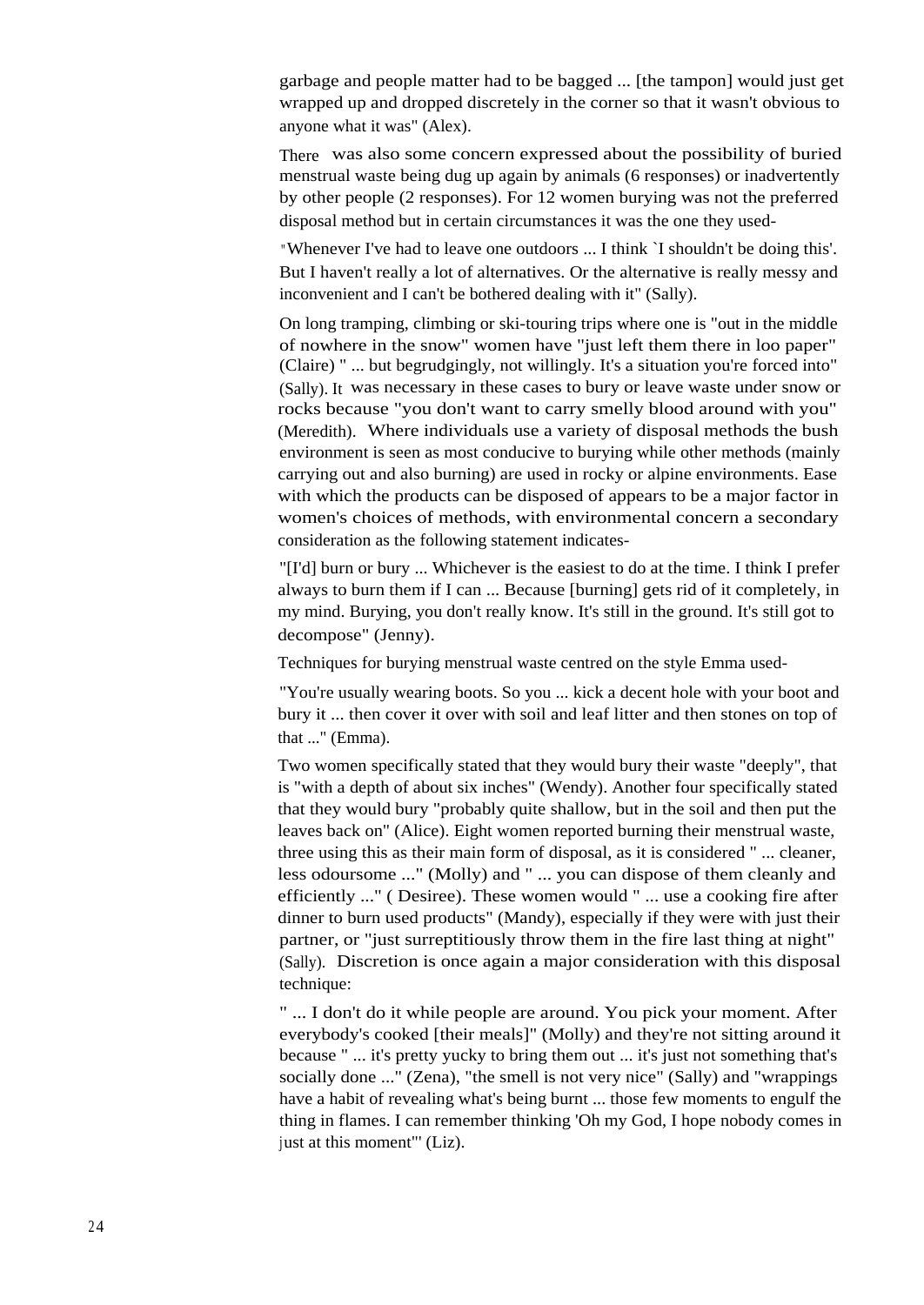However in a lot of places it's no longer appropriate to have fires and in some womns' experiences tampons "... don't burn because they're so wet" (Sally). The alpine situation appears to have mixed merits for burning of menstrual products. Claire reported burning them when she had the option of using a but toilet "which is emptied over the glacier when it is full", however the logistics of alpine recreation may conspire against this practice generally as Sally explains: "There's no way you could burn them, not on their own. In a high alpine situation you keep all your fuel for your primus to cook meals, to melt water ... to carry that weight around just to burn a tampon I think is false economy. You've just got to travel light. The more weight you carry the slower you go, the more dangerous it is". (Sally).

Cultural and environmental/economic factors may also impact on the efficacy of burning, for instance, " ... in Nepal you're not supposed to put things in the fire. Because the fire is sacred and the smoke goes up to the gods. And if you burn anything like that you're insulting the gods"; additionally "you shouldn't have fires at all anyway because the wood's in so short supply" (Sally).

Carrying menstrual waste out of the backcountry and disposing of it elsewhere was the third major disposal method used by the women in this study. Carrying out was considered "not very pleasant" but "it's definitely better than leaving the stuff there" (Leanne). Eleven women reported carrying out as their preferred or main method if disposal in toilets was not possible, while twelve used this method in specific conditions, for example " ... if there's hard ground that you can't bury them" (Desiree) or "in the snow above the bushline" (Jean). Coastal areas, on rivers and at sea were other situations where women reported they would carry out their waste. Type of product appears to have some effect on likelihood of waste being carried out- " ... pads are so much cleaner to [carry out] than tampons" (Jenny), so users of pads and panty-liners in the outdoors may be more inclined to bring their waste products back with them. Additionally, pads are " ... backed with the plastic which will not disintegrate" (Desiree) and panty-liners have a lining that's plastic so these items tend to be carried out. Among the women who bury or burn their waste, plastic backing on panty-liners, pads, and the plastic wrappings of tampons tend to be carried out (6 women). For three women carrying out was only an option when other disposal methods were unavailable.

Techniques for carrying waste out consisted mainly of wrapping used products in extra toilet paper, placing them in paper (1 response) or plastic (8 responses) bags, and then carrying them " ...triple-bagged" (Joyce) "in the top pocket of my pack, ... not where you've got your clothes and food ..." (Sally). A personal supply of toilet paper assisted this process. The women who tend to carry out their used products characteristically do so because " ... it does take a while to decompose" (Katie). For five women concerns about water-borne or fly-borne disease, originating from buried menstrual waste, caused them to question the practice of burying and to consider alternatives.

Whatever their disposal practices most (30) of the women interviewed shared an environmental ethic based on caring for and protecting the environment for itself, and so that others may have pleasant experiences after them: " I don't want to leave them in the environment. I believe in taking out what I take in. Particularly in the form of rubbish. And that's rubbish" (Jocelyn).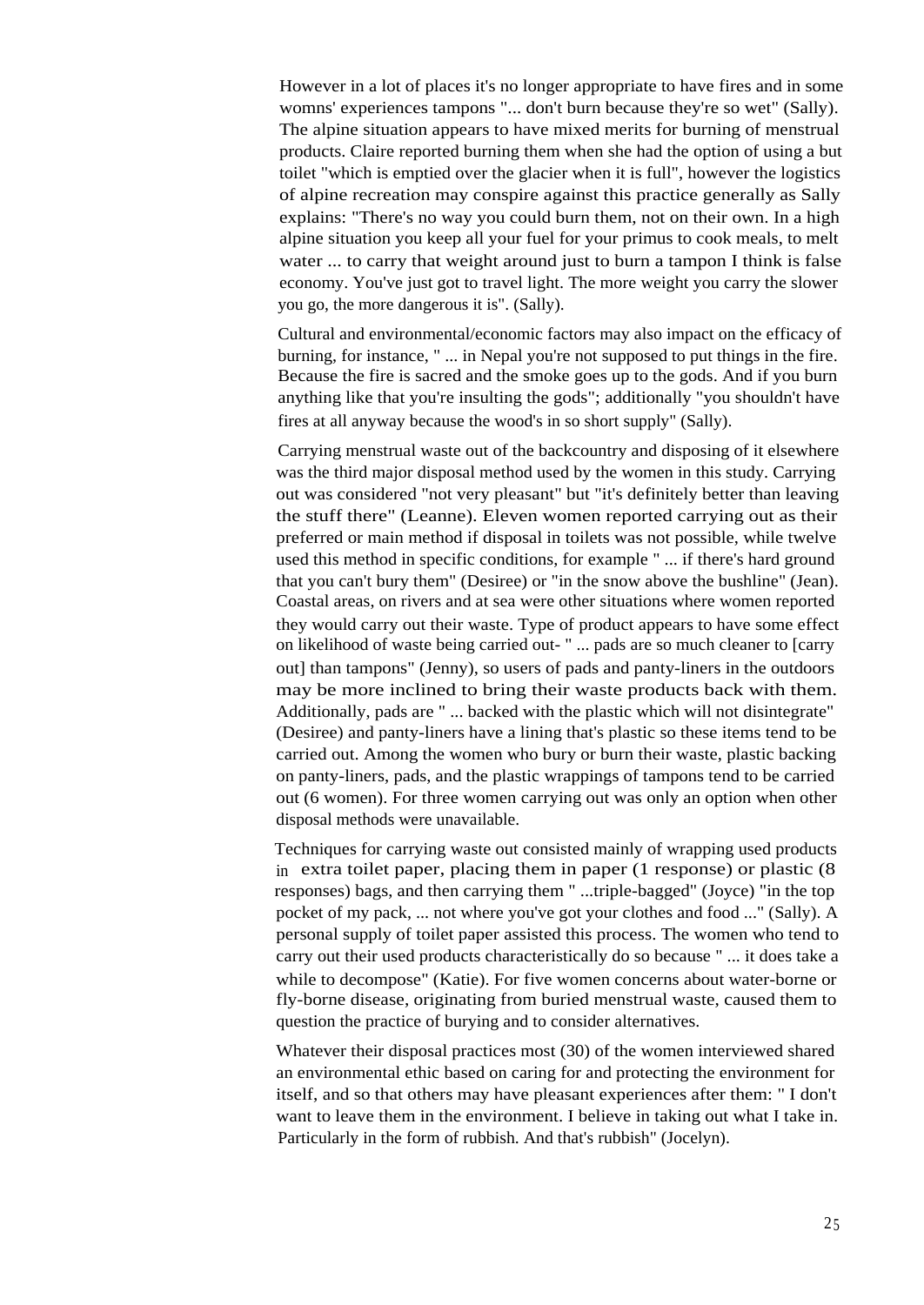#### 5.5 DISPOSAL AFFECTING ACTIVITY

Despite the ethical standpoint just mentioned, 25 women stated that disposal of menstrual waste would not influence their outdoor activity while one woman responded that she might make slight alterations to her plans to accommodate disposal of menstrual waste (i.e., "detour slightly to go to a hut" (Sarah)). For others, outdoor activity was not affected per se, but the backcountry environment "influences where [they] change a tampon." (Jane). For instance, .you might hold off for a while till you can find a place where you can change, bury, or discretely shove it in a bag and take it back out with you" (Desiree).

### 5.6 ENVIRONMENTAL IMPACTS OF DISPOSING OF MENSTRUAL WASTE

Eight of the women interviewed had not consciously considered the environmental impacts of disposing of menstrual waste in the backcountry until they became involved in this research. Thirty-three women reported that they do consider environmental impacts and when asked what these impacts might be two thought it would " be fairly minimal" (Coral) especially " ... on land ... as I would have thought it would eventually rot down in the toilet paper" (Claire). The majority felt that the impacts were more significant, particularly "the visual impact" (Desiree) which is "an eyesore" according to Molly and fourteen others. Seeing menstrual waste, human faecal matter, toilet paper and used tissues detracts from the outdoor experience for nine women who stated that "it's a pretty unpleasant thing to find" (Moira) as "[i]t spoils the whole pristine scene" (Sally) and "it will have an effect on other people's sensibility as they come across it" (Moira).

Degradation of the quality of the backcountry environment by rubbish was an impact identified by twenty women. Plastic components of menstrual products were a particular concern for three informants. Water pollution was identified as a health hazard to human users of an area (4 respondents). Interviewees considered that " ... you need to be really really careful to have [waste] away from any water ..." (Emma) as " ... all the bertie germs do get leached out of wherever they've been dug in and eventually filtered down to the river systems" (Leanne). "It's not hygienic" (Molly), there are "problems with giardia ... even in a glaciated area, it's going to heat up over summer, and it can stink and rot and fester" (Moira). Specific environmental impacts identified included the effect of "the chemicals they use in the bleaching process which end up in the soil" (Rosalind). Liza felt that " ... as far as the earth goes, burying tampons doesn't do any harm" but Freda was of the opinion that " ... the paper ... must have an impact on nutrients and plant growth ... [and] the actual waste itself ... must alter the structure of the soil ...". Stella attempted to reduce the impact on the flora by trying to " ... find a place [where] I'm not going to disturb any plants" before going to the toilet. On the other hand, Meredith's efforts to reduce the amount of paper left in the bush led her to " ... never take toilet paper in the bush with us. We look for a suitable large leaf or small moss to wipe [our] selves with".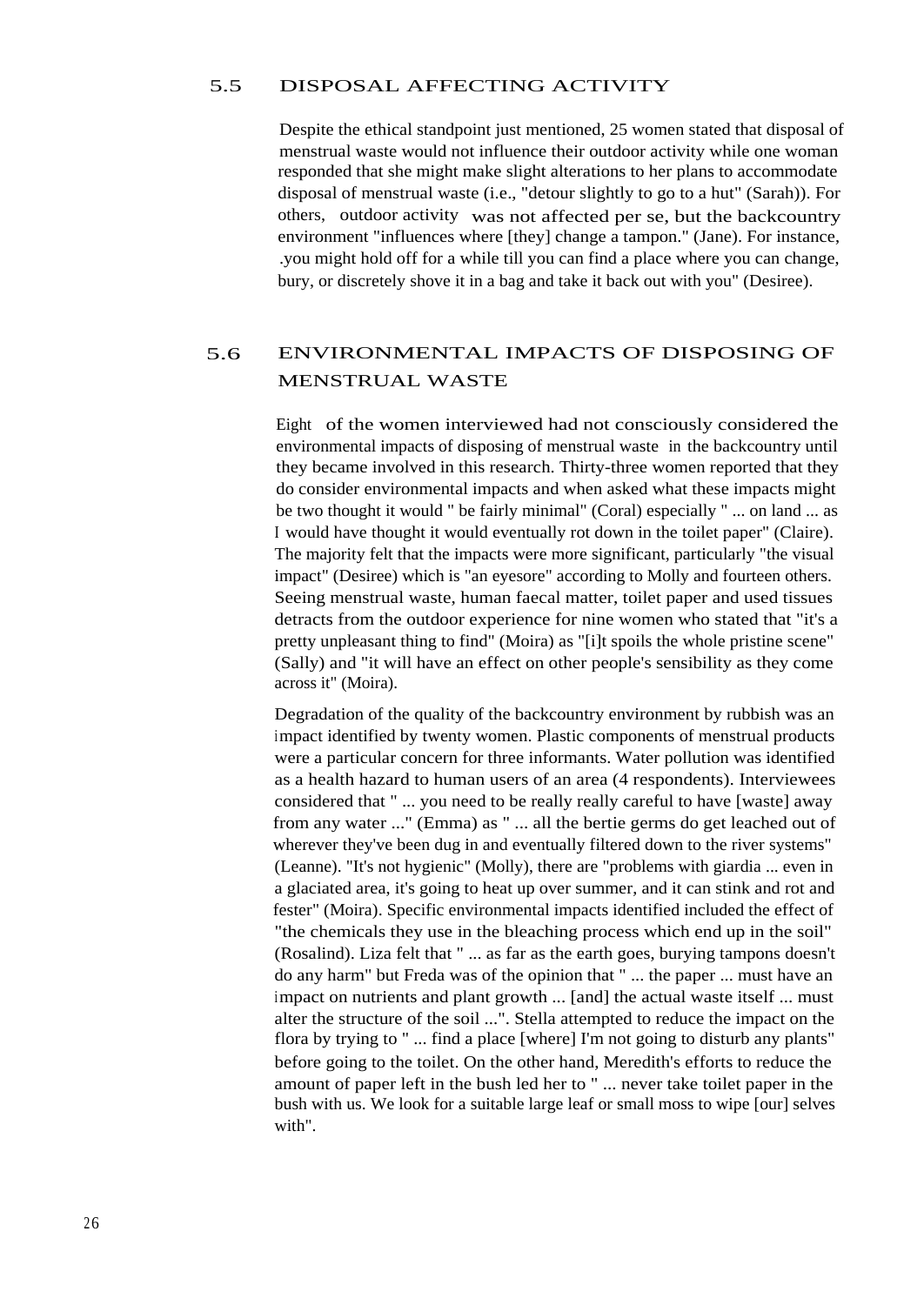Interactions between fauna and menstrual waste (four responses) focused on the resulting visual pollution if animals and birds (e.g., "the kea, who have a go at everything" (Molly)), dug up used products. Degree of environmental impact was considered to vary with use (12 respondents), for example " ... fewer women climbers go into the alpine areas" (Moira) but there are " ... lots and lots of women tramping in the bush" so "there would be quite a lot of disturbance to the environment" (Alice). Areas of very high usage tend to have adequate toilet facilities according to Heidi, but Zena's concern was that " ... we're now trying to get more women into the outdoors and that will have an increasing impact all the time".

Although interviewees identified a number of environmental impacts resulting from the disposal of menstrual waste, none had firmer evidence than anecdotal observations and generalisations for their views. A strong call was made for information to be made available to women about alternative products and appropriate practices.

#### 5.7 TACKLING ENVIRONMENTAL IMPACT

When asked what could be done about the environmental impact of menstrual waste disposal in the backcountry, thirty-one women reported that "... information needs to be available and circulated ... about what the best practices are ..." (Alice), " ... especially for people who aren't out there all the time, or just aren't sure what to do ... you need to be able to find out and for some people it's obviously embarrassing to ask" (Louise). According to Katie " ... people don't mind ... being environmentally sensitive. [It] makes them feel quite good ... being in the outdoors and doing the right thing". To be convincing, information provided would have to include ecological facts about "the impacts that bad practices have on the environment" (Alice), and the level of urgency placed on cleaning up. Menstrual waste disposal practices have developed more out of a concern for inconvenience to humans than for deterioration to the environment -

" Normally you're told not to flush pads down a toilet because it clogs up the sewage system, not because the plastic ends up out in the harbours..." (Freda). As a result, women are ill-informed about "downstream" effects.

There was a call for more openness about menstruation and menstrual waste disposal from five interviewees who felt that " ... it should be as freely discussed as we are discussing the giardia problem" (Emma). The results of such openness would be of benefit to both the environment and women's outdoor experiences as not knowing "proper backcountry toilet techniques ... prevents participation in outdoor activities and encourages bad habits. By discussing these issues before they become a problem it can help make everyone more comfortable" (Louise).

Information dissemination and general education about menstruation in the outdoors could be achieved by way of pamphlets similar to those produced for giardia education and the environmental care code (8 responses) and through outdoor education courses at school and outdoor centres (12 responses). Structured opportunities for information dissemination were advised by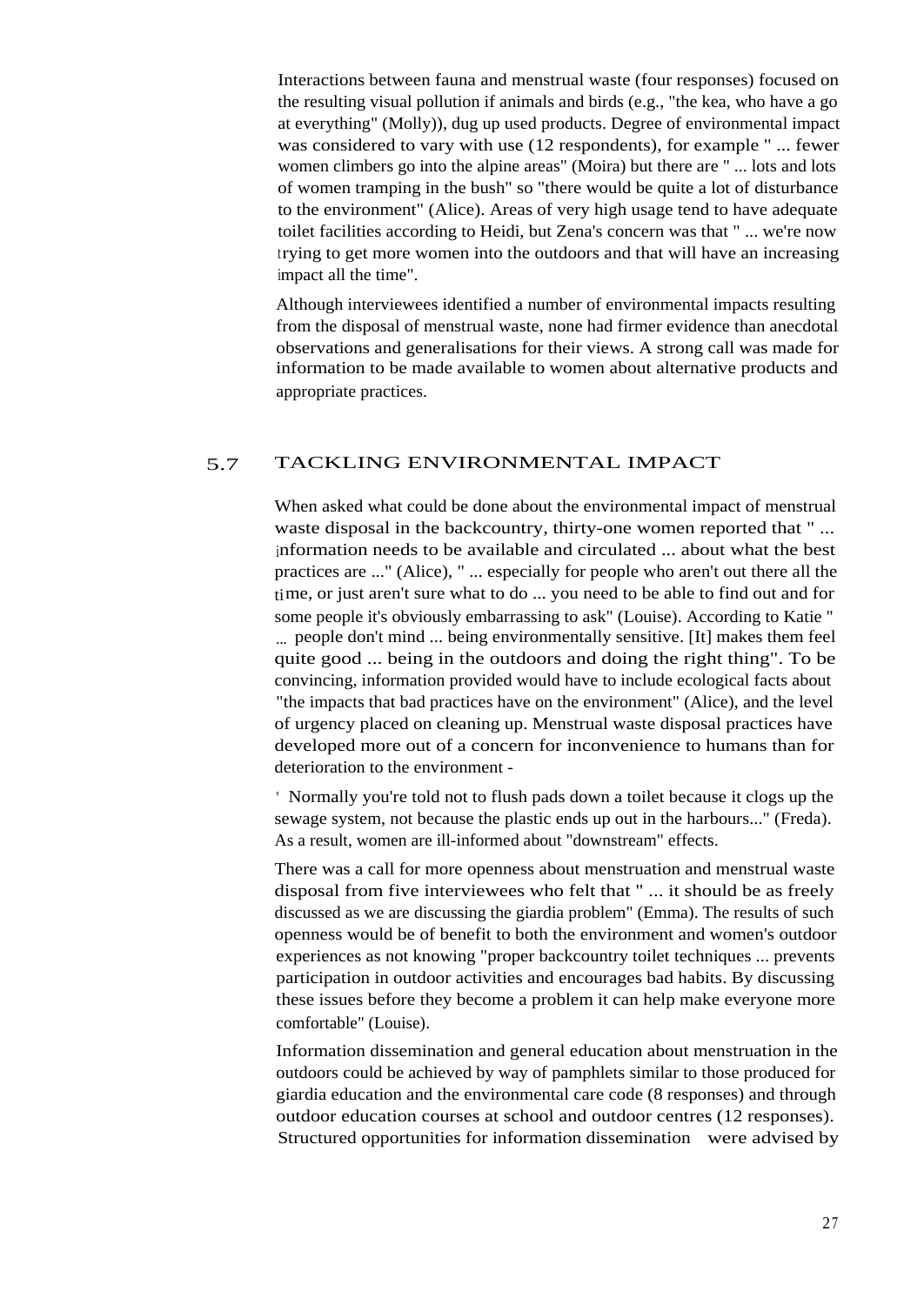interviewees rather than only informal avenues because the latter may not always be reliable as in the case of young women introduced to the backcountry by male peers. Similarly, all-female groupings may not ensure the issue is tackled according to Jemma:

"No-one ever really talked to me [about it], and I tramp with women all the time. We haven't really ever considered that our waste might be a problem in the backcountry, and yet we're very conscious about everything else in there. We pick up other people's rubbish and plastic as we walk through. Maybe we need some education as well."

Targeting young women was viewed as particularly fruitful, as "they are a captive audience" (Moira) and are "normally people who are just starting to go out in the outdoors" (Joyce). They do not get adequate information at the present time and are frequently "thrown into a communal bunk situation where there's no privacy" (Aroha). Without education in toiletting practices they are "probably far too embarrassed to ask for information" (Aroha) and "teachers never tell you, so you just blunder your way along ... you talk to the other girls about it but nobody is fully informed enough" (Katie). As a result, "they have no idea how to handle that sort of thing in the outdoors" (Joyce). Education is needed in schools " ... to teach young women that it isn't a hassle ... they shouldn't be embarrassed by it" (Molly). Tramping and other outdoor clubs, outdoor recreation groups, visitor centres, guide books, backcountry huts, toilet facilities, outdoor recreation magazines, outdoor education centres, are other suggested avenues for disseminating this information.

If carrying out is the most environmentally defensible way to deal with menstrual waste then development of containers and other equipment to facilitate this method is required. There will also have to be publicity indicating that carrying used products is "acceptable and easy and doesn't smell and you wouldn't have to look at it" (Zena). In short, the solution appears to be twopronged - "making women aware of what's actually happening and then giving them an alternative" (Rosalind).

#### 5.8 ALTERNATIVES

Use of disposable tampons and pads to manage menses has led women to dispose of the used products in the most convenient way - for many this is to bury them. Burial is considered unacceptable by many people as the literature and interviews indicate, so alternatives are sought. Acceptable solutions may be found by altering either the products used or current disposal methods, or both. The emphasis is on alternatives which reduce the amount of waste left in the backcountry environment, which suggests the use of reusable products, and/or disposing of waste by burning it or carrying it out.

Half the women in this sample were aware sea sponges can be worn internally although only five had actually done so. Eleven others knew of reusable pads. One had used a contraceptive diaphragm as a menstrual receptacle and the others were not aware of any alternatives to disposables. When informed of the range of alternatives available, the majority of the interviewees found the idea of an alternative acceptable. Ten women indicated an interest in using sea-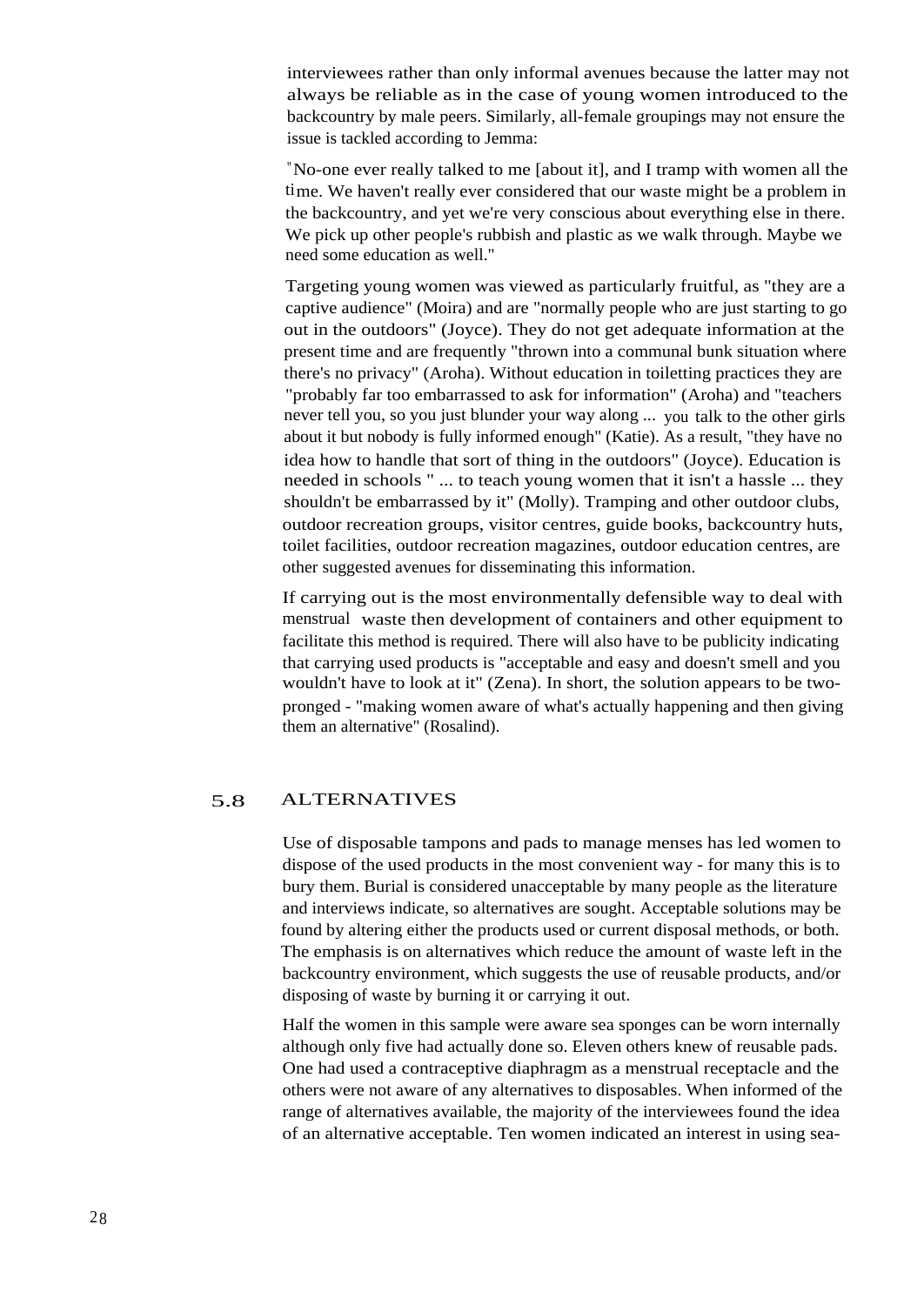sponges, eight in using an internal "cup" device, and five in reusable pads. Another fourteen said that they would use an alternative product if they were convinced it was important enough to do so. Four would not voluntarily alter the products they used. Major reasons for the popularity of internal devices were privacy (they can't be seen when in use), convenience (easy to wash and use) and comfort. Concern about hygiene with, leakage from, and rinsing of, reusable devices was voiced. Rinsing before re-using products was identified as a particular difficulty and a potential source of embarrassment, especially where water was not available in the privacy of the toilet site.

Only three informants were unaware of disposal methods other than burying. Burning and carrying out were otherwise widely acknowledged. Eighteen women stated that they would be prepared 'to use an alternative disposal method, and for twelve it would be carrying out. Three would not entertain this option and six would burn their waste when appropriate. Alternative methods, if they were to be adopted, had to be convenient for the women concerned. In light of this need, burning was identified as problematic due to the issues of privacy, effectiveness, social acceptability, toxin release from the combustion of plastics and environmental impact of fires. Unless disposal of waste in but toilets becomes unacceptable, it is unlikely that women will burn their used products in proximity to such facilities. Backcountry users would be more likely to burn used products where there are no toilet facilities, especially when it means reducing the volume of waste materials being carried out.

# 6. Summary

The women in this study are typical of women generally in their social experiences of menstruation. Hygiene, discretion and privacy are central concerns in their choice of menstrual management practices. Education about menstrual management is widely considered to be insufficient, resulting in an unnecessary lack of confidence which undermines some women's participation in physical recreation activities.

Menstrual wear used by women in backcountry recreation is currently limited to disposable pads and tampons. This product use reflects the general trend of tampon use by two thirds of the menstruating population. Products are chosen for their effectiveness, discretion, comfort and disposability. Women manage and dispose of their menstrual waste in home environments in the most clean and convenient manner available and prefer to continue doing so when in the backcountry. Handwashing is a major concern when outdoors, as is discretion and privacy in communal living situations. Menstruation influences, and is influenced by, backcountry recreation. It has a restraining effect on the level of enjoyment that women experience in their outdoor pursuit activities. While the women in this study would not sacrifice their recreational opportunities because of their periods, they would prefer not to have to deal with menstruation in the backcountry.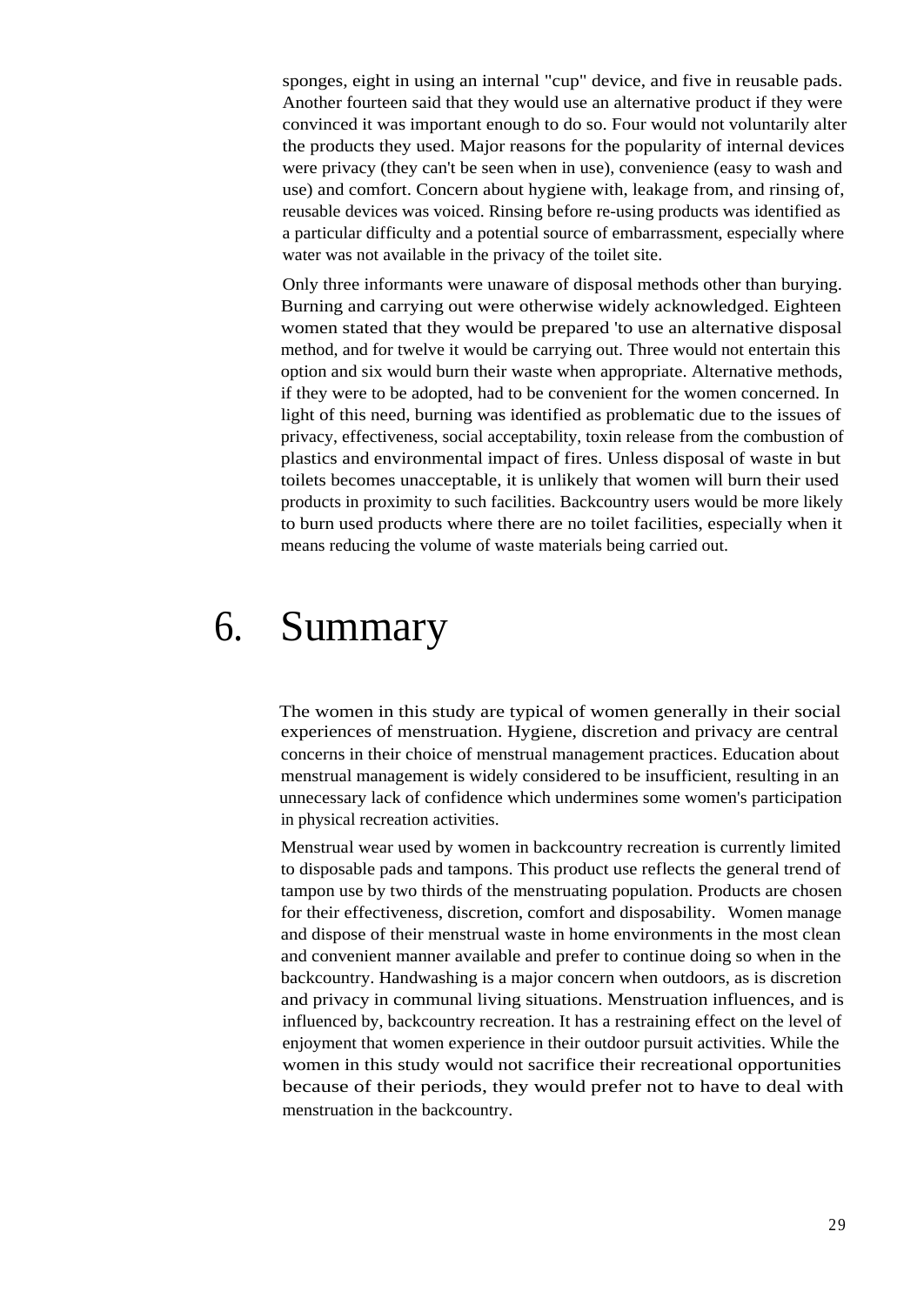Menstrual products consist of various combinations of cotton, rayon and superabsorbent polymers. Some toxic chemicals (organo-chlorines, dioxin, furan) are present. Products also contain plastics (e.g., the waterproof lining of pads) and/or are packaged in plastic. Toxification of soil and waterways, artificial soil conditioning, accumulation of rubbish and degradation of aesthetic qualities are potential consequences of the interaction of menstrual waste with the backcountry environment. These effects are well recognised by the women studied. There was a strong call made for information to be made available to women about alternative products and appropriate disposal practices. Schools, tramping and other outdoor clubs, outdoor recreation groups, visitor centres, guide books, backcountry huts, toilet facilities, outdoor recreation magazines, outdoor education centres, were suggested avenues for the dissemination of this information.

It is generally recommended in the outdoor recreation literature that human waste should be buried in the soil layer and covered over, or that it should be carried out and disposed of via urban refuse systems. Burning of waste is a less frequently advised option and opinions differ over the efficacy and ethics of both burning and burying.

Wherever possible, women in this study dispose of their menstrual waste by way of the facilities provided at back-country huts. Where this is not possible, the majority bury their waste, a quarter of the sample usually carry it out and a smaller number burn it.

The concept of using alternative re-usable products was well accepted among the interviewees, although a significant proportion sought convincing evidence of the necessity to use such alternatives. Internal devices were more popular than external styles but none were without some factor of inconvenience as trial results indicate. Information about alternative products was sought by many interviewees.

Burning and carrying out were identified as acceptable alternative disposal practices, however burning is seen as the more problematic of the two options.

## 7. Conclusions

- 1. There is general understanding by the women studied that disposal of menstrual waste in the outdoors leaves non- or very slowly decomposing material at the disposal site, potentially creating both ecological and aesthetic pollution.
- 2. Menstrual waste is primarily buried by backcountry recreation participants.
- 3. Insufficient information is available to women on the environmental impacts of menstrual waste and on alternative behaviours which reduce the impact.
- 4. Optimal disposal methods for each of the three terrain conditions considered are similar. Carrying out was considered the ideal for all waste in backcountry areas. Burning of paper and cotton-based products was also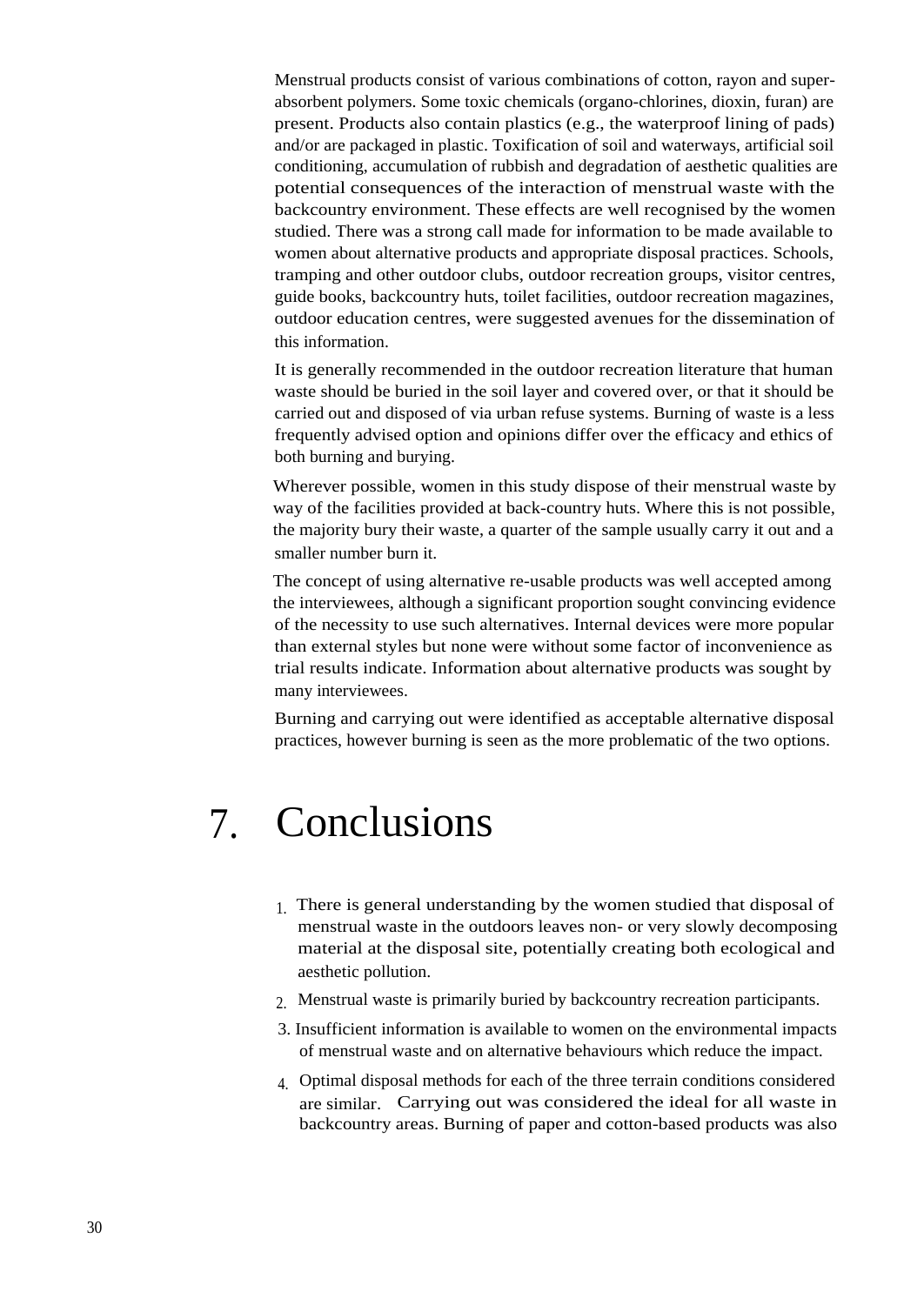considered to be acceptable, though often difficult. Burial of menstrual waste is indicated only as a secondary option and only away from bodies of water in places where the soil structure is sufficient to allow decomposition to occur.

5. Backcountry recreation resource managers have a vital role to play in informing the public about the impact of their recreational behaviours and of how to reduce those impacts.

# 8. Suggestions

#### <sup>I</sup> NFORMATION

- Use the words "carry home" instead of "carry out" on all literature in order to encourage backcountry recreationists to take all rubbish home rather than dump it in the first convenient receptacle i.e., at a hut, or a roadside.
- Pamphlets such as "Finding a Toilet in New Zealand" should make specific reference to menstrual waste in order to heighten public awareness of the need to dispose of this material appropriately. At present, the pamphlet encourages people to "bury human waste" which includes menstrual waste by default. Suggested wording: "Be careful to bury human excrement and carry home paper and sanitary products".
- A separate pamphlet could be produced which deals specifically with menstrual waste and which contains information on the environmental effects of leaving used menstrual products in the backcountry and gives information on the availability of alternative disposal methods.
- Information such as the package on alternative menstrual products produced by the Nelson Environment Centre (Nelson Environment Centre, 1993) could be distributed to information centres and other appropriate outlets; backcountry recreation agencies, backcountry tourism agencies, tourist accommodation agencies and outdoor education agencies so that the public can become more informed about the issue of waste in backcountry areas.
- All outdoor recreation clubs, outdoor education centres, schools, and outdoor recreation tourism agencies should be informed on the appropriate disposal of menstrual waste.

#### EDUCATION

- All people involved in outdoor education, outdoor recreation, and backcountry tourism, should be educated on the issues surrounding menstruation in the backcountry and potential solutions to these issues.
- All conservation estate managers, outdoor education, outdoor recreation and backcountry tourism managers should be educated about the issues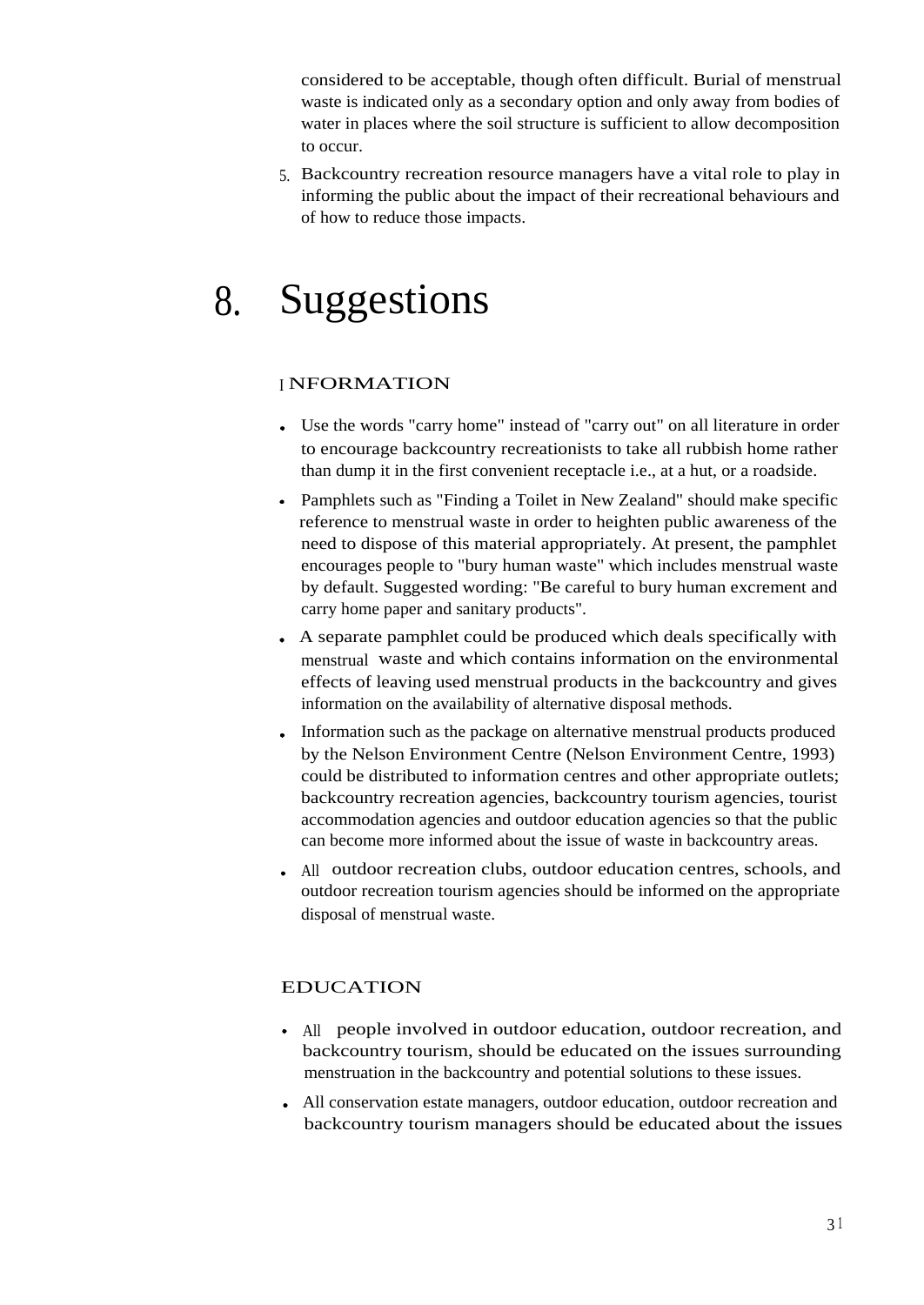surrounding menstruation in the backcountry and the disposal of menstrual waste so that appropriate policies can be developed and implemented.

#### FACILITIES AND EQUIPMENT

- Make specific mention of menstrual waste in notices about waste disposal displayed on toilet facilities and in huts to highlight the need to include this waste in rubbish carried home. The words "including sanitary products" should be added to statements which advise people to carry home all their rubbish.
- "Carry-home" bags provided by DoC or other agencies could include specific mention of menstrual waste. The words "including sanitary products" could be added where appropriate.
- "Carry-home" bags could be available in dark colours and with air-tight closures to facilitate carrying-home of used menstrual products
- Signs placed in all backcountry toilet facilities should clearly indicate whether or not menstrual waste can be disposed of via the toilet system, and what alternative methods are to be used if not the toilet.
- Hand wash facilities should be provided inside all toilet cubicles in order to facilitate general hygiene and the washing of reusable menstrual products.
- Development of a reusable container for the carrying home of used menstrual products could be encouraged so that reliance on disposable plastic bags is reduced in the long term.

#### OTHER

- Research should be conducted on potential health problems arising from a policy of carrying home waste from the backcountry. Encouraging people to carry home waste (including used toilet paper, menstrual products and infant diapers) may result in health problems arising from the dumping of faecal matter and blood in either road-end rubbish receptacles or urban refuse tips.
- Any agency developing policy about the disposal of menstrual waste should seek Maori advice regarding the impact of waste disposal practices on Maori spiritual values associated with land and water, and use this advice to inform policy.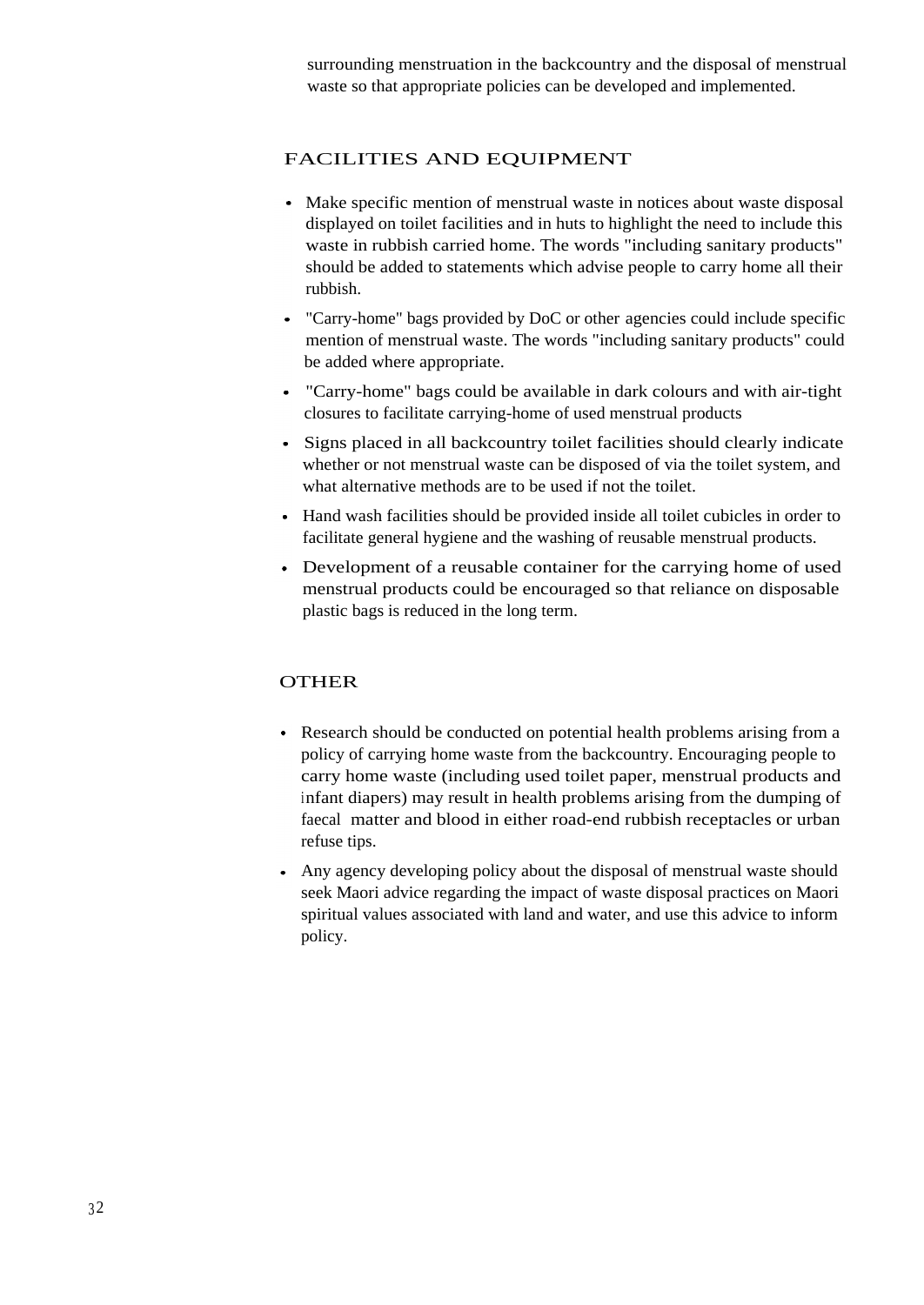# 9. Acknowledgements

This research was funded primarily by the New Zealand Department of Conservation / Te Papa Atawhai. Financial assistance was also provided by the New Zealand Alpine Club and Federated Mountain Clubs of New Zealand.

Research assistance from Robin Quigg, Connie Ake, Rebecca Robertson and Catherine Peebles is gratefully acknowledged.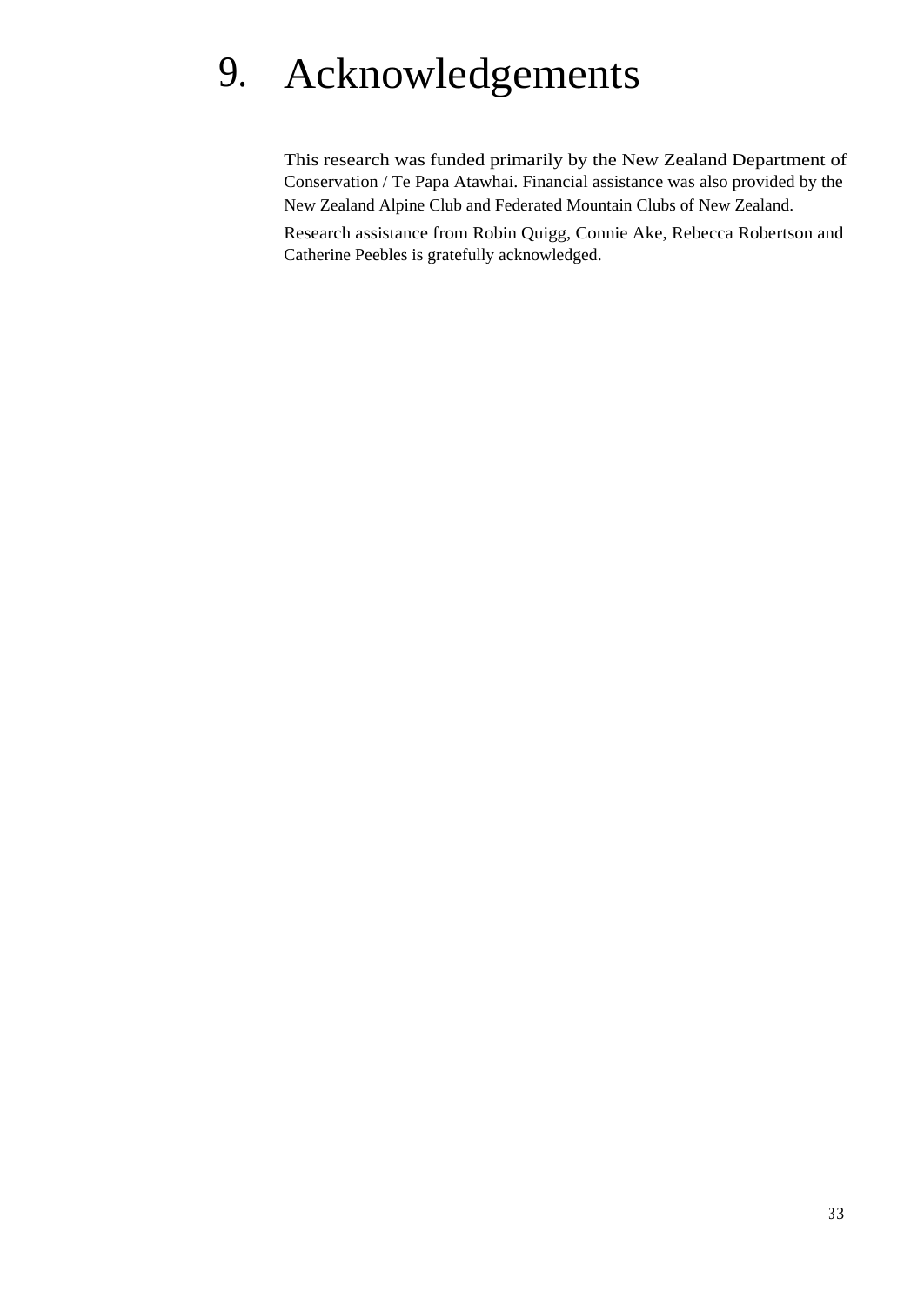# 10. References

Abbott, B., and Mullins, W. 1983. Bushcraft. New Zealand Mountain Safety Council, Wellington.

- Bitton, C. 1980. Introduction to Environmental Virology. John Wiley & Sons, New York.
- Booth, K. 1989. A Literature Review of Visitors to the Conservation Estate with Special Reference to Families and Under-represented Groups. Science and Research Series No. 13, Department of Conservation, Wellington.
- Brannon-Peppas, L. and Harland, R.S. (eds.) 1990. Absorbent Polymer Technology. Elsevier, Amsterdam.
- Buckley, T., and Gottlieb, A. 1988. A Critical Appraisal of the Theories of Menstrual Symbolism. Blood Magic: The Anthropology of Menstruation. University of California Press, Los Angeles.
- Capper, D. (ed.) 1986. Safety in the Mountains: Field Guide. Federated Mountain Clubs of New Zealand (Inc.), Wellington.
- Chandra, P.S., and Chaturvedi, S.K. 1992. Cultural Variations in Attitudes Towards Menstruation. *Canadian Journal of Psychiatry* 37(3)
- Clarke, G., and Gilroy, S. 1993. This Bloody Business: Menstrual Myths and Periodic Leisure. Brackenridge, C. (ed.) Body Matters: Leisure Images and Lifestyles, *Leisure Studies Association Publication No. 47,* Leisure Studies Association, University of Brighton, United Kingdom.
- Cole, D.N. 1989. Low-impact Recreational Practices for Wilderness and Backcountry. Intermountain Research Station, Ogden, Utah.
- Consumers Association Ltd. 1991. Tampons and Sanitary Towels. Which? Way To Health, London, October.
- Costello, A., Vellely, B., Young, J. 1991. The Sanitary Protection Scandal. The Womens' Environmental Network, Aldgate Press, London.
- Dadd, D.L. (ed.) 1990. Women's Menstrual Products. *The Eartbwise Consumer,* 2(2), Midwinter.
- Dann, C.R. 1986. Pers. Comm., Conversation with Tuhoe woman, Taneutua, Bay of Plenty.
- Gamman, L., and Marshment, M. (eds.) 1988. The Female Gaze. The Women's Press, London.
- Gates, V.M. 1981. Outdoor Centres: A Designer's Guide. New Zealand Council for Recreation and Sport, Wellington.
- George, A., and Murcott, A. 1992. Research Note: Monthly Strategies for Discretion: Shopping for Sanitary Towels and Tampons. *Sociological Review* 40(1).
- Harlow, F.W. 1969. Modern Surgery for Nurses. (Eighth Edition). William Heinemann Medical Books Ltd., London.
- Heuer, B. 1972. Maori Women. A.H. and A.W. Reed, Wellington.
- Johnson, M.S., and Leach, R.T. 1990. Effects of Superabsorbent Polyacrylamides on Efficiency of Water Use by Crop Seedlings. *Journal of the Science of Food and Agriculture* 52(3):431-434.
- Kroesa, R. 1990. The Greenpeace Guide to Paper. Greenpeace, Vancouver, B.C.
- Laws, S. 1990. Issues of Blood: The Politics of Menstruation. MacMillan Press Ltd., London.
- Lynch, P.M. 1992a. Girls and Outdoor Education. Unpublished M.Ed Thesis, Education Department, University of Otago, Dunedin.
- Lynch, PM 1992b. Pers. Comm. Ms J Connell, YWCA, Dunedin; Staff at Epicentre and Maruia Society, Christchurch.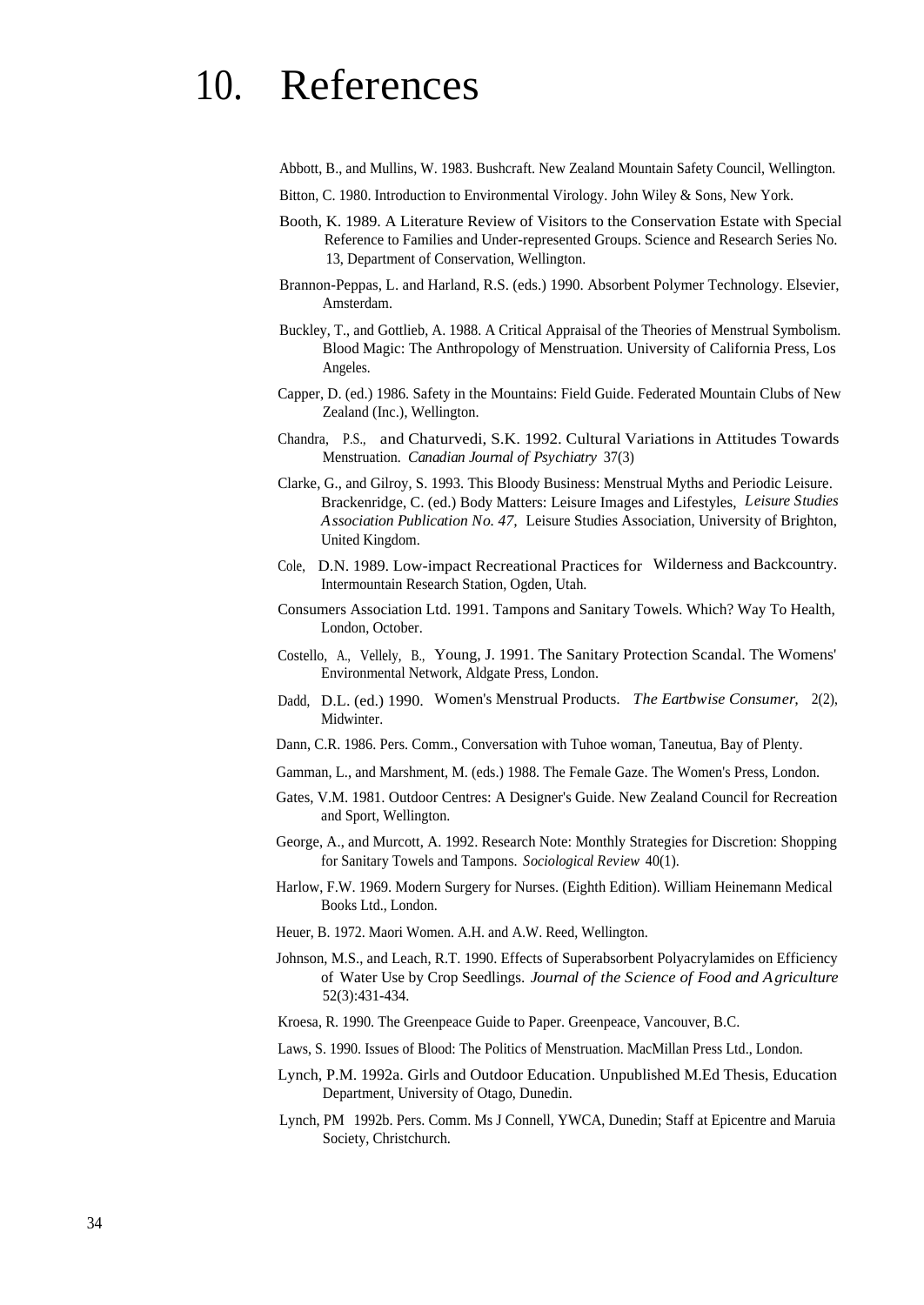- Lynch, PM 1993a. Pers. Comm. Margaret Henry, Dunedin, February and July. Pers Comm. Lou Crawford, Cincinnati, USA, 13.4.93.
- Lynch, PM 1993b. Pers. Comm. Denise Mitten, Executive Director, Woodswomen, Inc., 25 West Diamond Lake Road, Minneapolis, USA.
- MacDonald, C. 1974. Medicines of the Maori. Collins, Auckland.
- Maddux, HC 1975. Menstruation. Banbury Books, Wane, Pennslyvannia.
- Marglin, F.A. 1992. Women's Blood: Challenging the Discourse of Development. The Ecologist 22(1)
- Meyer, K. 1989. How to Shit in the Woods. Ten Speed Press, Berkeley, California.
- Ministry for the Environment. 1988. Freedom Camping: The Problem of Human Waste Disposal. Government Printer, Wellington.
- Montgomery, R.L. 1982. The Small Scale Sewage Facility. Unpublished Dissertation, Diploma of Parks and Recreation Management, Lincoln College, Canterbury.
- National Centre for Resource Recovery. 1974. Sanitary Landfill: A State-Of-the-Art Study. Lexington Books, Massachusetts.
- Nelson Environment Centre. 1993. Nappies and Menstrual Products. The Alternatives to 'Disposables' - Information Pack. Nelson Environment Centre, P.O. Box 715, Nelson.
- Newton, K. 1992. Please Miss What's a Tampon? Broadsheet, Ngahuru/Autumn.
- Oakland, D. 1988. Dioxins: Sources, Combustion Theories and Effects. *Clean Air* 18(1).
- O.D.T. Leave No Waste, Australian Trampers Told. Otago Daily Times. 15.10.92.
- Prendergast, S. 1989. Girls' Experience of Menstruation in School. Holly, L (Ed) Girls and Sexuality. Teaching and Learning. Open University Press, Milton Keynes.
- Reame, N. 1983. Lifting the Curse of Menstruation. The Haworth Press.
- Roe, T.E. 1992a. Attitudes to Menstruation and the Sanitary Product Industry. Unpublished Manuscript. University of Canterbury, Christchurch.
- Roe, T.E. 1992b. Sustainability, Menstrual Products and Sphagnum Moss: An Investigation. Unpublished M. Sc in Resource Management Thesis, Centre for Resource Management, Lincoln University, Canterbury.
- Sanitary Engineering Research Laboratory. 1969. Comprehensive Studies of Solid Waste Management, Second Annual Report. University of California Press, Berkeley.
- Sanks, R.L., and Asano, T. 1976. Land Treatment and Disposal of Municipal and Industrial Wastewater. Ann Arbor Science, Michigan.
- Saxton, D.F. (ed.) 1981. Mosby's Comprehensive Review of Nursing. (Tenth Edition). The C.V. Mosby Company, St. Louis.
- Staudinger,J J P. 1970. Disposal of Plastics Waste and Litter. Society of Chemical Industry, London.
- Tampons. Should you worry? *Consumer* 309, October, 1992.
- THAW. (n.d.). Menstruation. The Health Alternatives for Women (Inc), The Cramner Centre, P.O. Box 884, Christchurch.
- Treneman, A. 1988. Cashing In On The Curse. Gamman, L, and Marshment, M. The Female Gaze. The Women's Press, London.
- Wolf, N. 1990. The Beauty Myth. Chatto and Windus Ltd, London.
- Women's Environmental Network. (n.d.). Sanitary Protection: Women's Health and the Environment. Women's Environmental Network Newsletter.
- Women's Environmental Network. 1989. Whitewash. *Women's Environmental Network Newsletter, No 3,* Spring.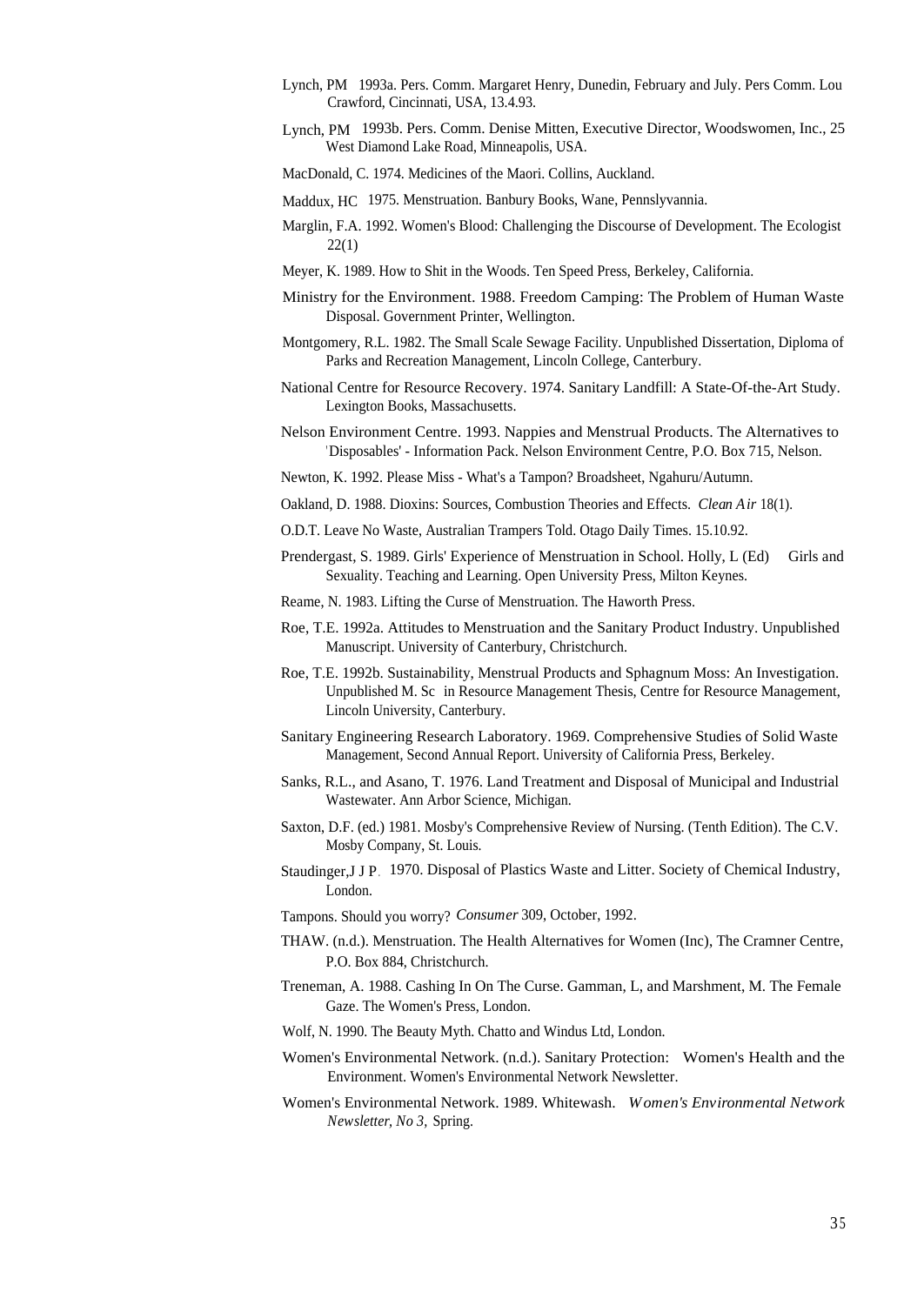- Woodhouse, J., and Johnson, M.S. 1991. Effect of Superabsorbent Polymers on Survival and Growth of Crop Seedlings. Agricultural *Water Management* 20(1): 6370.
- Y's Eyes Environmental Network. 1993. Recycling. Y's Eyes Environmental Network Newsletter, March, Dunedin.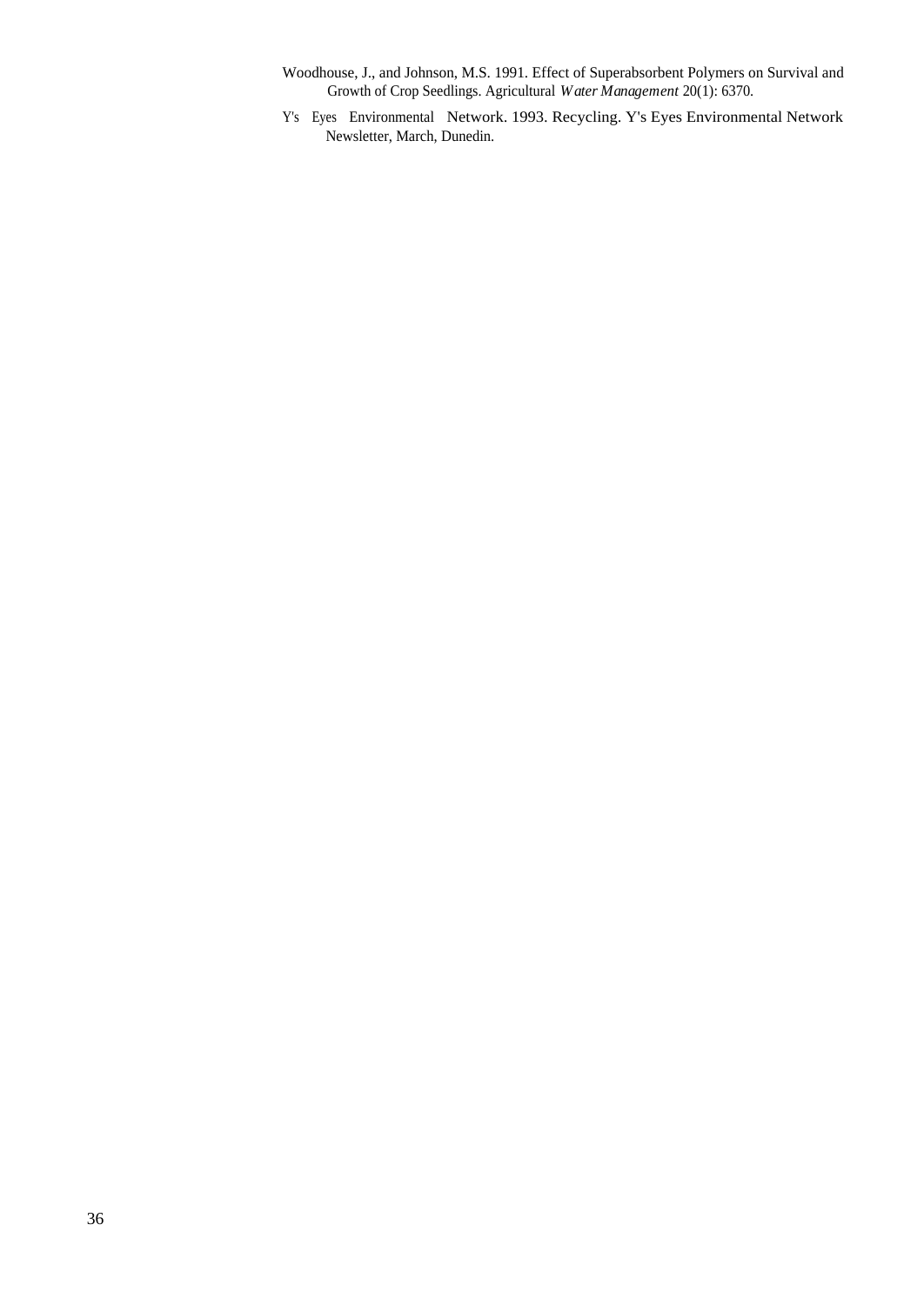# 11. Appendix 1 Interview schedule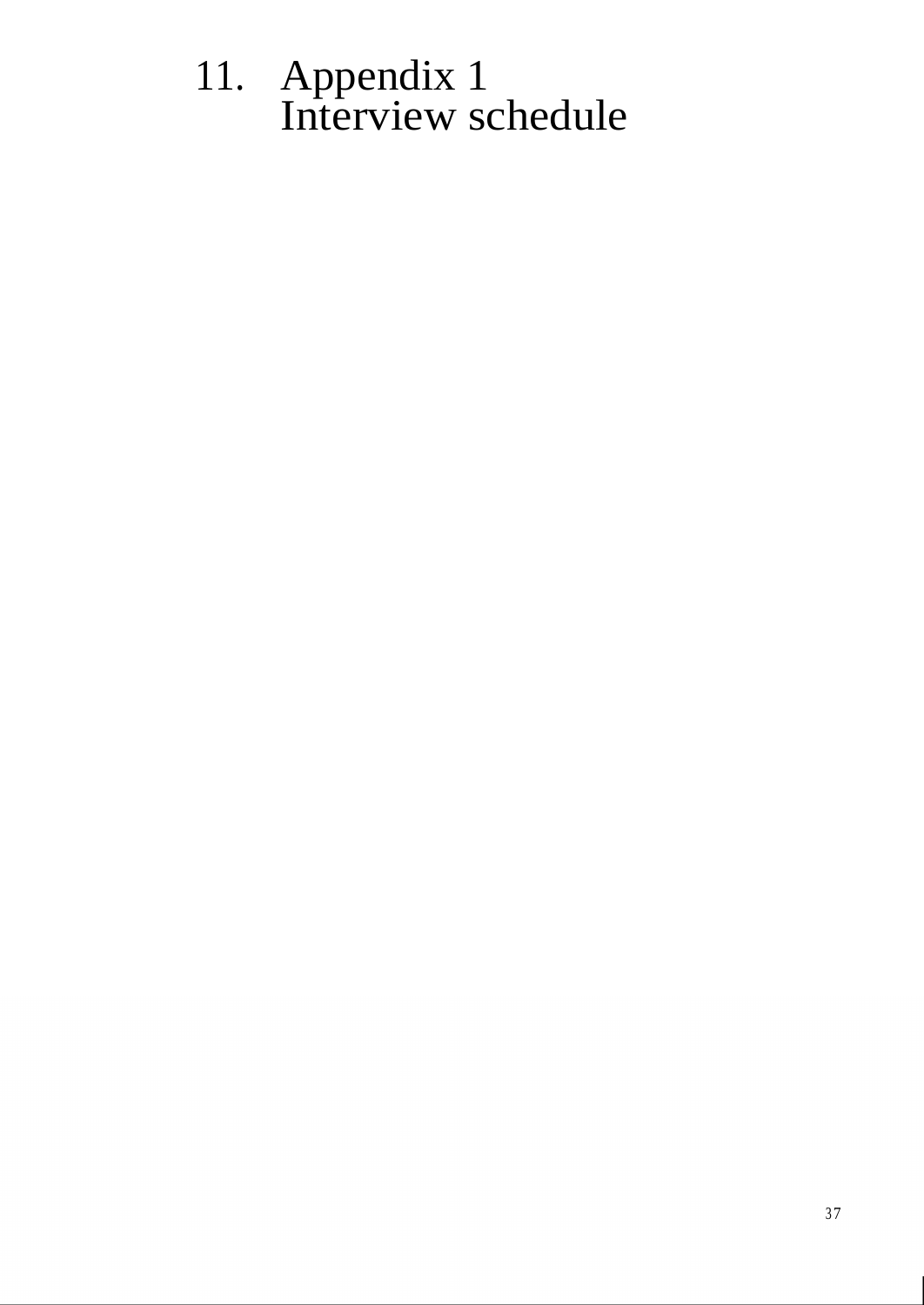## Backcountry Menstrual Waste Research Project

## Department of Parks, Recreation and Tourism Lincoln University

## Cover Sheet

Address:

Phone:

Times during 1993 you know you will be unavailable for checking transcript:

Pseudonym: 1.

2. 3.

Age:

Occupation:

Ethnicity:

| Major backcountry activities:<br>(Please state) | Alpine                                            |
|-------------------------------------------------|---------------------------------------------------|
|                                                 | <b>Bush</b>                                       |
|                                                 | Coast                                             |
| Level of Participation:<br>(Please circle)      | Multi-day trips and/or more than 20 days per year |
|                                                 | Overnight trips and/or 10-20 trips per year       |
|                                                 | Occassional half-day or day trips                 |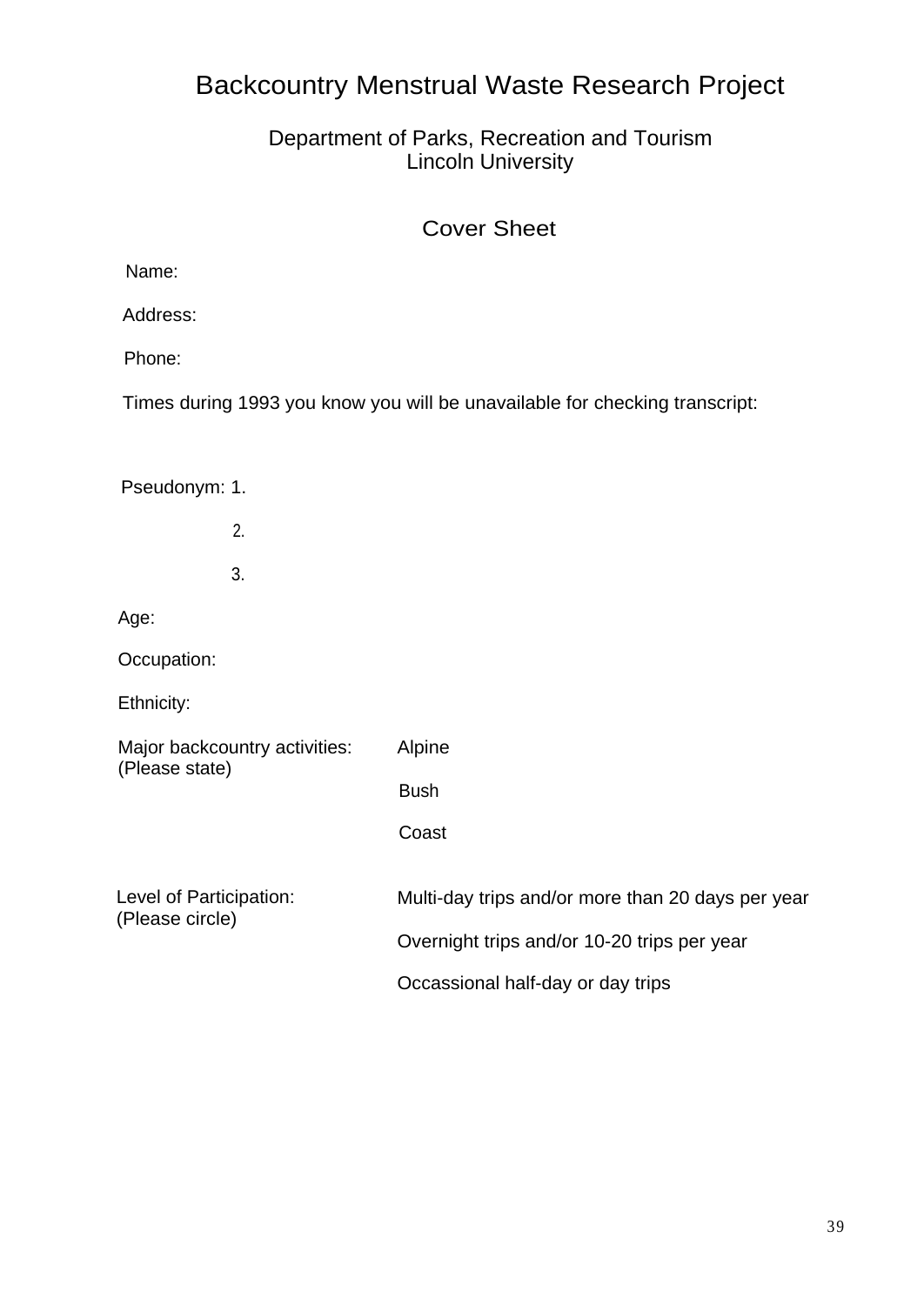#### BACKCOUNTRY MENSTRUAL WASTE DISPOSAL STUDY

#### CONSENT FORM

Thank you for allowing us to conduct an interview with you.

We ask that you read, fill out, sign and return this form to protect your privacy and interests. This form will remain with your interview transcript. The tape recording of your interview will be wiped on completion of the study.

Interviewees Name: Address: Interviewers Name: Commissioning Body:

#### 1, PLACEMENT.

<sup>I</sup> agree that the transcript of my interview may be archived at Lincoln University.

2. ACCESS.

 $\frac{1}{2}$  agree to the transcript of my interview being made available to, and/or copies supplied to, bona fide researchers on the conditions I state below:

I wish to exclude the material nominated below:

3. PUBLICATION (delete one option):

Consent Option One:

<sup>I</sup> consent to the use of information in my interview for the Backcountry Menstrual Waste Disposal Study being used for publications relating to this research.

OR

Consent Option Two:

 $\perp$  consent to the use of information in my interview for the Backcountry Menstrual Waste Disposal Study being used for publications relating to this research under the following condition(s):

Signature of Interviewee:<br>Date: Signature of Interviewer:<br>Date: Date: **Date:** Date: **Date:** Date:

Your consent to any or all of the terms above may be withdrawn at any time by notifying the researcher at the address below:

Pip Lynch, Department of Parks, Recreation and Tourism, P. O. Box 84, Lincoln University, Canterbury. PH (03) 3252-811 ext 8179 Fax (03) 3253-857